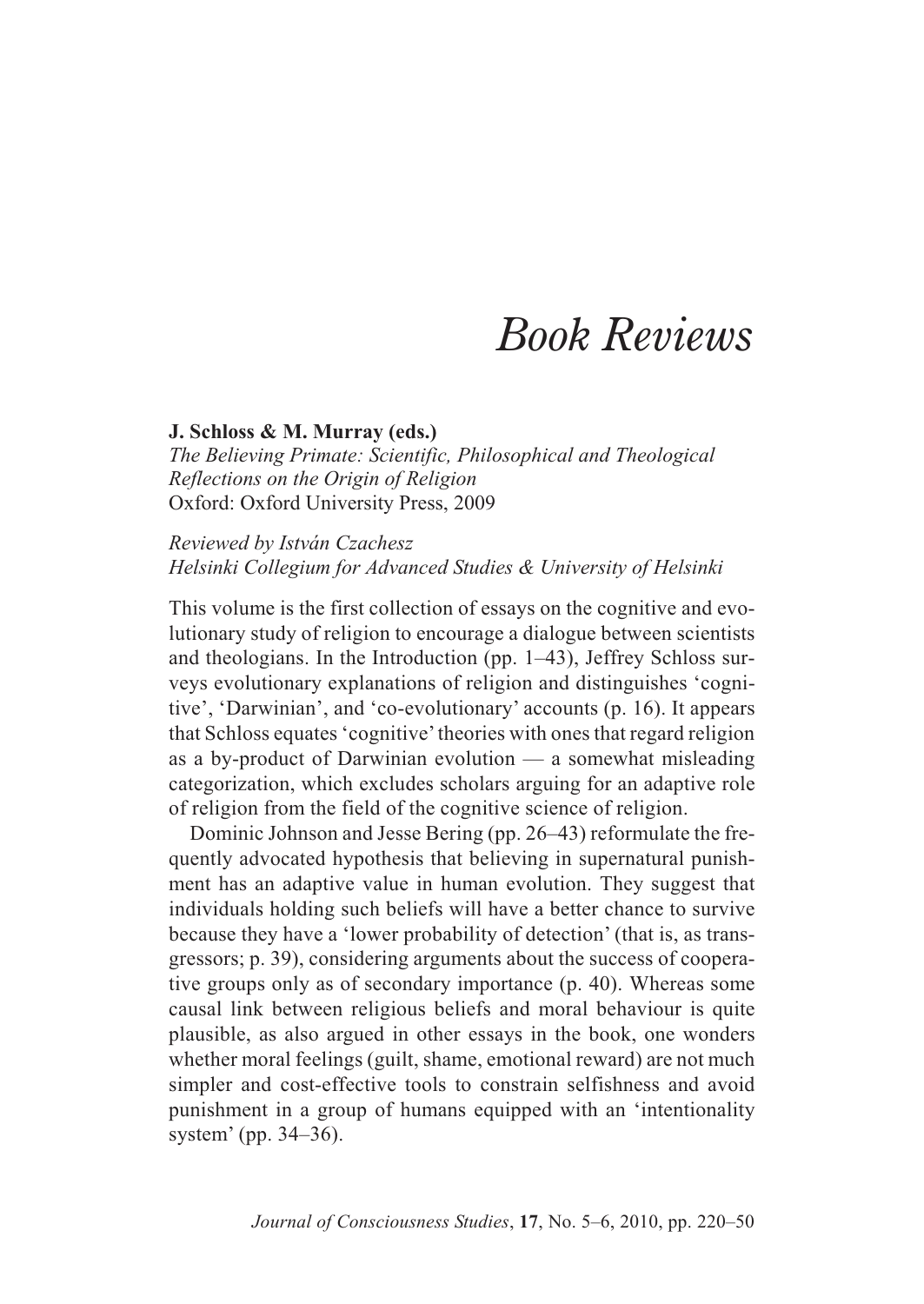Joseph Bulbulia (pp. 44–75) elaborates on his 'commitment-signaling' model of religion, previously described in his other publications, in an attempt to offer a plausible alternative to 'spandrelist' conceptions of religion that have dominated the cognitive science of religion (p. 75). In terms of this model, hard-to-fake displays of religiously motivated emotions facilitate moral exchange. In this essay, Bulbulia especially describes the 'special counterfactual scope operator' ®IMAGINE (p. 62) that decouples religious fiction from practical domains, nevertheless allowing it to be represented as true. Using this operator, religious people are able to confabulate events of religious experience, which give 'emotionally powerful episodic support to religious commitment' (p. 69).

The essay by Justin Barrett (pp. 76–99) reviews various findings in the cognitive science of religion (e.g., about minimal counterintuitiveness, hypersensitive agent detection, intuitive theism, intuitions about death) to argue that cognitive and evolutionary explanations of religion are not hostile to Christianity but 'compatible with orthodox Christian theology' (p. 77). According to Barrett, cognitive sciences can enrich our understanding of how humans are made to 'understand God sufficiently to enjoy a relationship with Him'(p. 76).

Peter J. Richerson and Lesley Newson (pp. 100–117) use multilevel selection theory to examine the question whether religion is adaptive. They argue that given their biological and cultural complexity and diversity, 'phenomena like religion are unlikely to support sweeping generalizations about adaptation versus maladaptation' (p. 117). In the domain of cooperation, they consider historical cases rather than abstract models (cf. Bulbulia), and conclude that religion can have either negative or positive net fitness effect on a population (p. 110). Looking at different contemporary religious communities, Richerson and Newson suggest that small sects benefit the most from religion, being less at risk from penetration by selfish impostors (p. 113). At the level of cultural evolution, adopting new religious ideas seems to be beneficial for many people (p. 116).

Paul Bloom clearly states his position already in the title of his essay (pp. 118–127): Religion is an 'evolutionary accident'. He identifies, in particular, three cognitive mechanisms that underlie religious beliefs: Agent-detection, intuitive creationism, and common-sense dualism (due to our separate cognitive systems dealing with material objects and social entities).

Two essays in the middle section of the book examine the possible consequences of the cognitive science of religion for Christian theology. In an answer to Bloom's essay, Peter van Inwagen (pp. 128–138)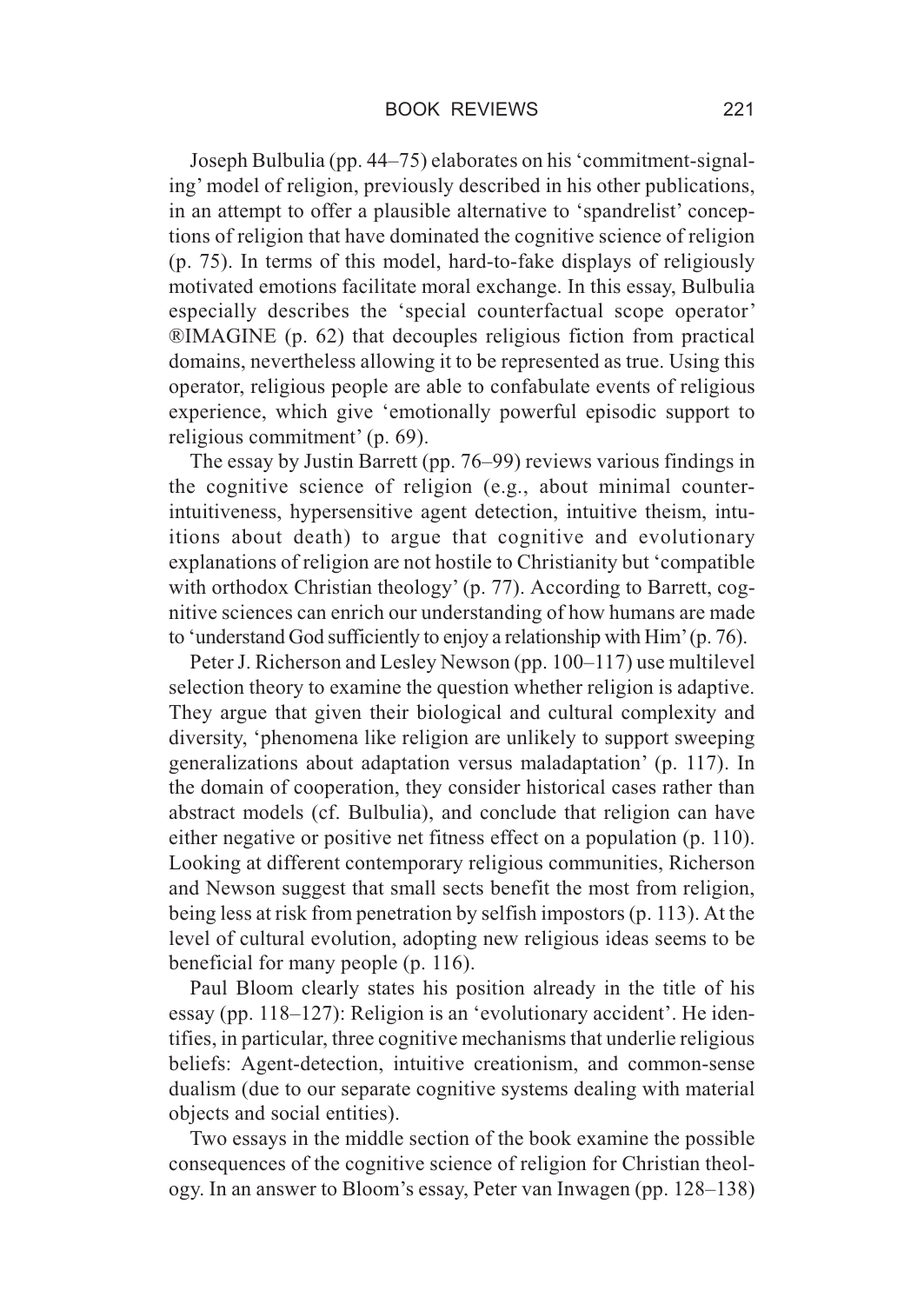considers whether Bloom's explanation of religion, if it is correct, implies that supernatural belief is irrational or defective. He concludes that there are no such consequences. On this account, the cognitive enterprise is neutral with regard to the rationality and truth of Christian theology, but does not seem to support it particularly, as in Barrett's view. It has to be noted that in his criticism of the psychological universals mentioned by Bloom, van Inwagen seems to write about conscious and reflective judgments about agency, design, and dualism (pp. 130–131), whereas Bloom refers to implicit cognitive biases, measured by sophisticated, indirect tests rather than by straightforward questions.

Alvin Plantinga (pp. 138–178) examines the conflict between evolutionary psychology and Christian beliefs on a larger scale. He finds, on the one hand, that many of the cognitive and evolutionary theories of religion are incompatible with Christian belief. On the other hand, however, he concludes that these theories do not defeat Christian beliefs or should not be a source of cognitive dissonance for Christians, because they are based on evidence that is constrained by the Methodological Naturalism of (most) science. In this way, Plantinga sees more conflict between the cognitive science of religion and Christian faith than either Barrett or van Inwagen, and is concerned with finding an intellectual niche for Christian theology that does not exclude taking science seriously.

The next three essays contain critical reflections on the cognitive science of religion. Michael J. Murray (pp. 168–178), one of the editors of the volume, discusses why cognitive explanations make us think that religious beliefs are epistemically suspect. Murray also co-authored an essay with Andrew Goldberg (pp. 179–199), in which they argue that evolutionary explanations do not explain away religion. Charles Taliaferro's essay (pp. 200–214) is a response to Daniel Dennett's *Breaking the Spell* (New York: Viking Penguin, 2006). The author cites Dennett's view of consciousness as a root of his rejection of religion and argues for the superiority of a theistic frame of explanation. Taliaferro's criticism of Dennett deserves credit in several respects, especially when it comes to Dennett's rather narrow concept of religion, and the ambiguous category of the supernatural. Yet the theistic alternative suggested by Taliaferro is hardly viable for scientists: By definition, a theistic explanation (and any explanation based on intentionality, for that matter, see p. 208) cannot be subjected (even potentially) to controlled, empirical testing.

Del Ratzsch (pp. 215–245) takes up the perennial debate about the relation of science and religion, concluding that science cannot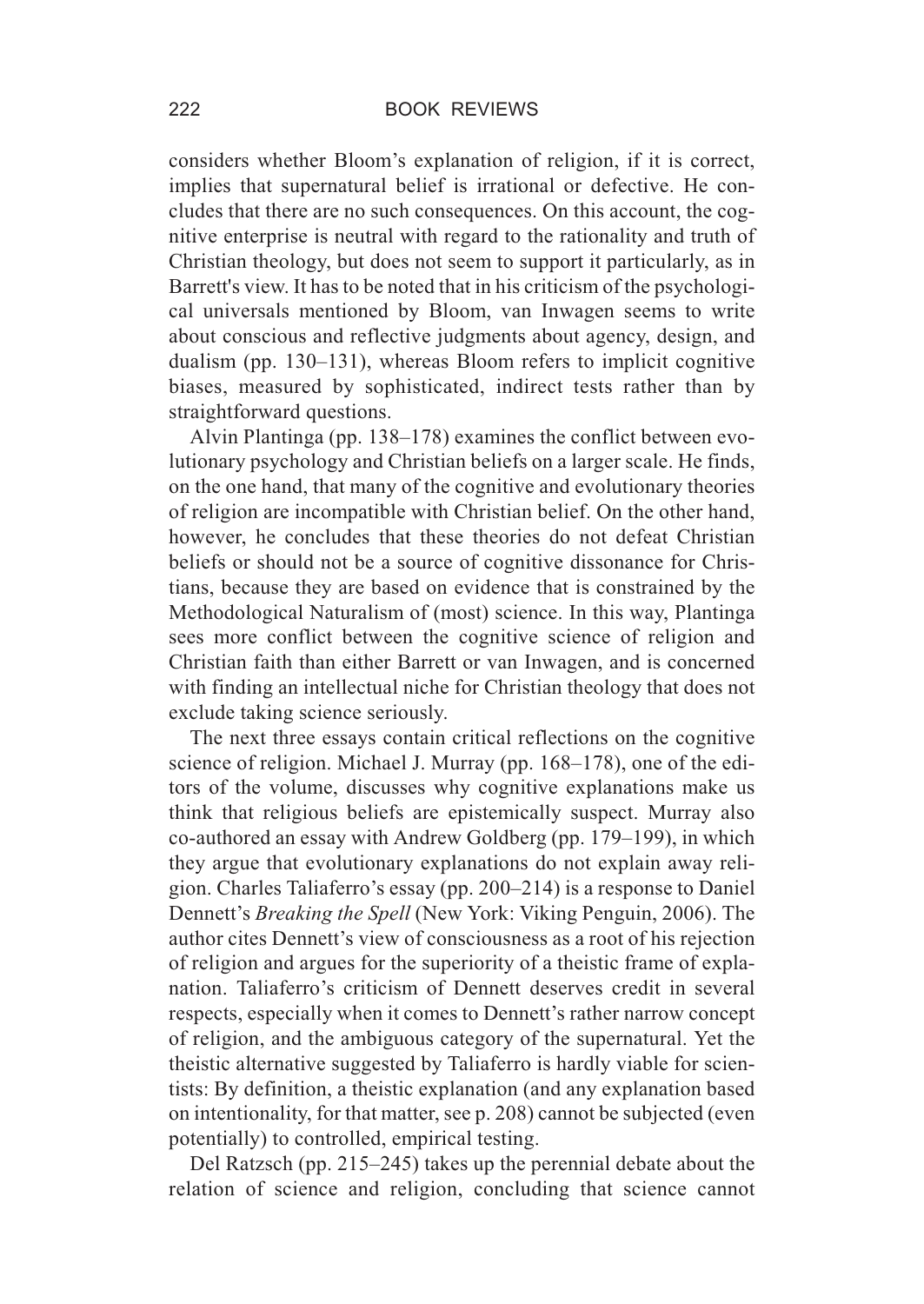undercut religion, or be hermetically separated from it, or take rational precedence over it, or be conceptually and intellectually autonomous (p. 244). Nancey Murphy argues in her essay (pp. 265–277) that the cognitive science of religion poses no threat to Christianity, but in fact can be used for theological purposes.

The last three contributions deal with the connection of religion and morality. Joseph Haidt (pp. 278–291) offers an overview of his theory of the five foundations of morality in his essay. Reasoning about harm/care and fairness/reciprocity is concerned with individual moral behaviour, and underlies liberal ethics. Conservative and religious values also incorporate an emphasis on in-group/loyalty, concerns about authority/respect, as well the idea of purity/sanctity. Haidt argues that the New Atheists, such as Richard Dawkins and Sam Harris, misrepresent the role of religion in human evolution when they emphasize factual beliefs (e.g., in creation or the afterlife) or literalist readings of sacred texts, forgetting about personal and societal benefits. Empirical research, Haidt argues, demonstrated such benefits beyond doubt, for example showing the greater willingness of religious believers to donate money, sacrifice time, and give blood to complete strangers. Christian Smith (pp. 292–317) argues that transcended monotheism was a crucial condition in giving rise to our current commitments to benevolence and human rights. David Sloan Wilson (pp. 319–338) conducts an interesting dialog with Smith in an attempt to build a bridge between evolutionary theory and social constructivism. After summarizing his own theory of multi-level selection, Wilson endorses many of Smith's critical remarks on evolutionary psychology and welcomes the idea of a universal, moral, and believing human nature — but suggests an evolutionary, rather than theistic, framework of explanation to study it.

With some knowledge of the field of the cognitive science of religion, one may be surprised by the predominance of adaptationist accounts of religion in the book, the only strongly spandrelist essay being that by Bloom. On the one hand, this can be seen as a welcome corrective to the overrepresentation of the spandrelist hypotheses in public discourse, especially by projects debunking religion, which have given the cognitive science of religion a bad reputation in religious circles. On the other hand, as Jeffrey Schloss emphasizes in the Introduction (p. 22), adaptationist accounts of religion do not prove religion right *per se* or justify it in a moral sense — even though the essays of Haidt and Wilson might give that impression. One can only wish that the cognitive and evolutionary study of religion remains as neutral as possible with regard to political and ideological battles and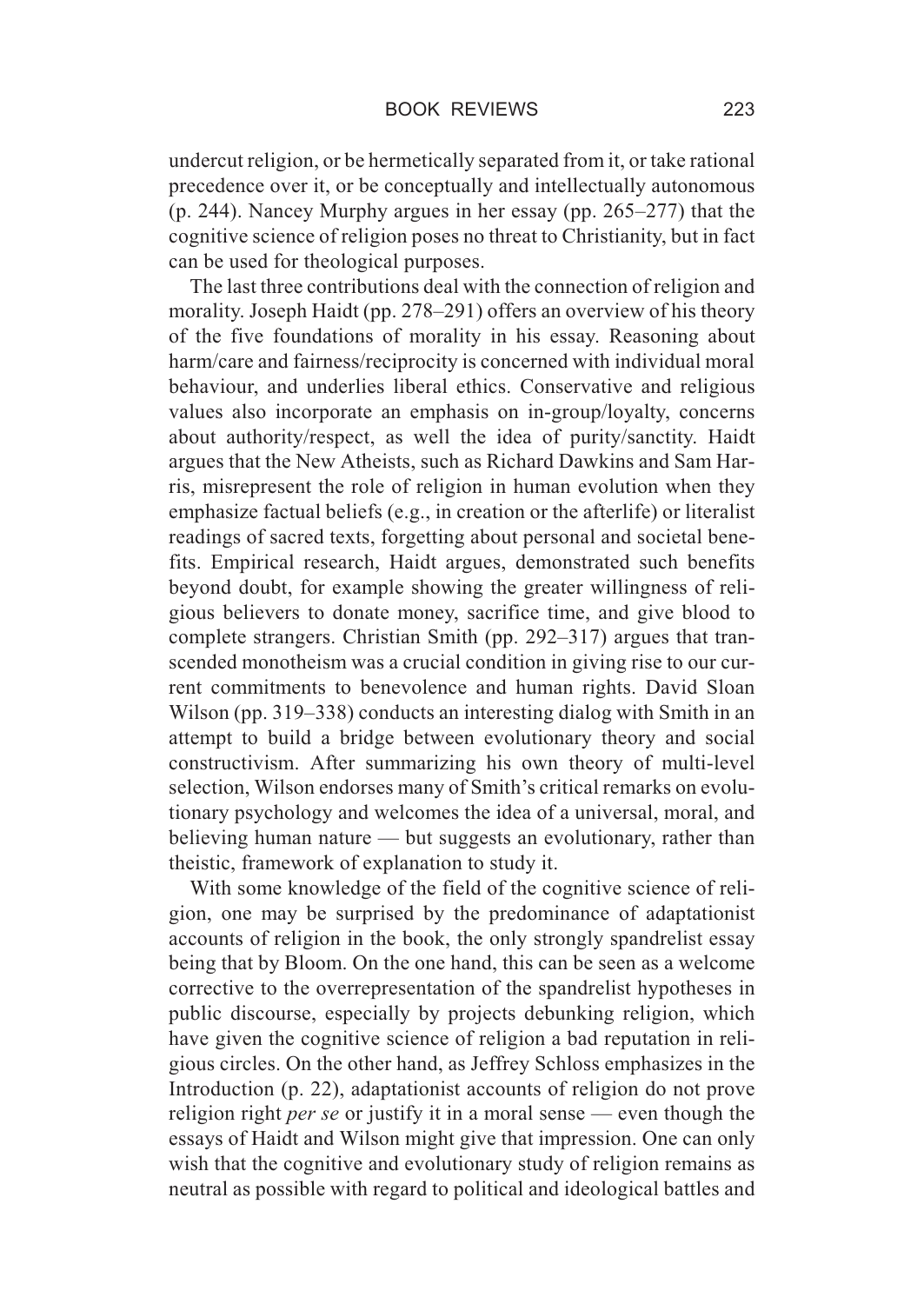continues to generate interesting, new scientific knowledge about religious thought and behaviour, these fascinating and puzzling characteristics of the human species.

# **Tim Bayne, Axel Cleeremans, and Patrick Wilken (eds.)**

*The Oxford Companion to Consciousness* Oxford: Oxford University Press, August 3, 2009, 672 pp., plus introduction

*Reviewed by Bill Faw Brewton Parker College bfaw@bpc.edu*

These are 672 pages well worth reading. End of review!

Well, perhaps I should say a bit more to help you readers decide whether to spring for the \$135 list price — or even the \$100.85 that Amazon.com is charging for new or used copies, as of St Pat's Day, 2010.

I need to begin with three disclaimers: First, it is easy for book reviewers for big-league journals to urge others to spend their money on expensive books. We get the books free. This leads to my second disclaimer: I did not ask for the *JCS* freebie because I received two copies from OUP having written one of the entries in the Companion ('consciousness, modern scientific study of', if you must know). My third disclaimer is that I actually read the entire book, violating the accepted etiquette for reviewing long and complex books. The usual rule of thumb is: The longer the book, the less of it the reviewer has to actually read. It wasn't bad enough that I read the whole book. I even jotted down many of the article titles by category: Philosophical, psychological, neurological, biological, and the like.

*The Oxford Companion to Consciousness* (or *C2C* as it is affectionately known) has approximately 243 titles by 250 authors over 672 pages. Large complex books on Consciousness can take several forms. One form is for a single author to pull together a whole lot of material into a single book, like Koch's *Quest* or Baars' books on the scientific side and Dennett, Lycan, Searle, Chalmers, and many others on the philosophical side. Those books give coherent stories, but don't have a dazzling breadth of coverage. Another form is for a few leaders in the field to write long articles on central themes. That has the advantage of both coherence and breadth. But this '*C2C*' style book has its own place, with dazzling breadth, but still articles authored by many of the greats in the field, and others by authors like me. However, the impact on the thorough reader is like picking up 243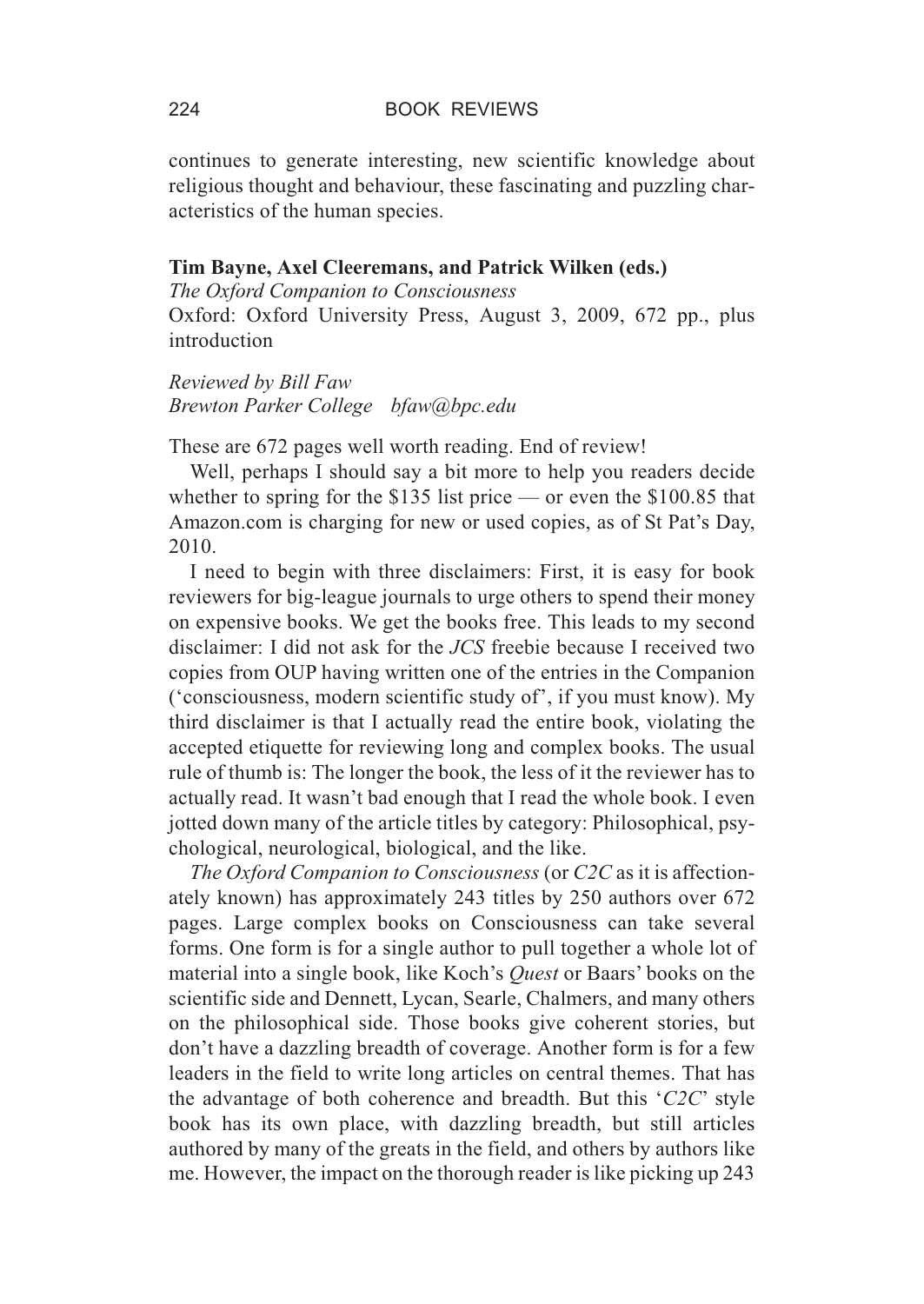separate jig-saw puzzle pieces — one by one — and trying to try to put the entire puzzle together, to see what the completed picture looks like.

*C2C* is a sheer treasure chest of just about everything you might want to know about modern consciousness studies — scientific and philosophical. In the Preface, the editors expressed their deep debt to the standing consciousness conference to which they have been closely associated: The Association for the Scientific Study of Consciousness (ASSC) — which had met at Oxford University in 2006, shortly before this project was launched. This book reflects ASSC's balance of western philosophy and science, with only occasional 'eastern' topics. As with ASSC conferences, the occasional 'eastern' articles tended to be produced by Susan Blackmore, who has credentials in all three camps. In this book, Susan wrote on Altered States of Consciousness, Bicameral Mind, Consciousness Expansion, Extra Sensory Perception, and Grand Illusion.

*JCS* readers who attend Tucson and Tucson-abroad conferences (under the moniker of Toward a Science of Consciousness) strictly because of their heavier dose of 'eastern' consciousness studies, may be disappointed with this book. However, ASSC attendees and those who attend Tucson because of its blend of science and western philosophy will be quite satisfied. Susan Blackmore is not the only multiple-article author in this book. The 'philosophy' editor, Tim Bayne, wrote on Access Consciousness, Delusions, First/Third Person, Functions of Consciousness, and Homunculus. I assume that he filled in gaps that were left.

For truly ambidextrous science/philosophy readers, the crown jewels in this book were the dozen or so article-pairs which had two articles back to back, the first titled (for instance) 'Action, Philosophical Perspectives' and the second titled 'Action, Scientific Perspectives' — and by different authors. The following topics have these pairs: Action, colour, dreaming, emotion, imagery, musical experience, orgasm, pain, self, and temporality. 'Perception' has a similar pair: 'Philosophical perspectives' and 'unconscious'. 'Correlates of Consciousness' has a triplet: Computational, Philosophical Perspectives, and Scientific Perspectives. These articles represent consciousness studies/science at its best! Readers who are convinced that assembling the jig-saw puzzle of Consciousness requires such ambidexterity might want to begin reading this book with those paired articles. Quoting John Denver, that is 'almost heaven'!

There are plenty of single articles for more mono-dexterous philosophers or scientists. However, let me warn you — many of these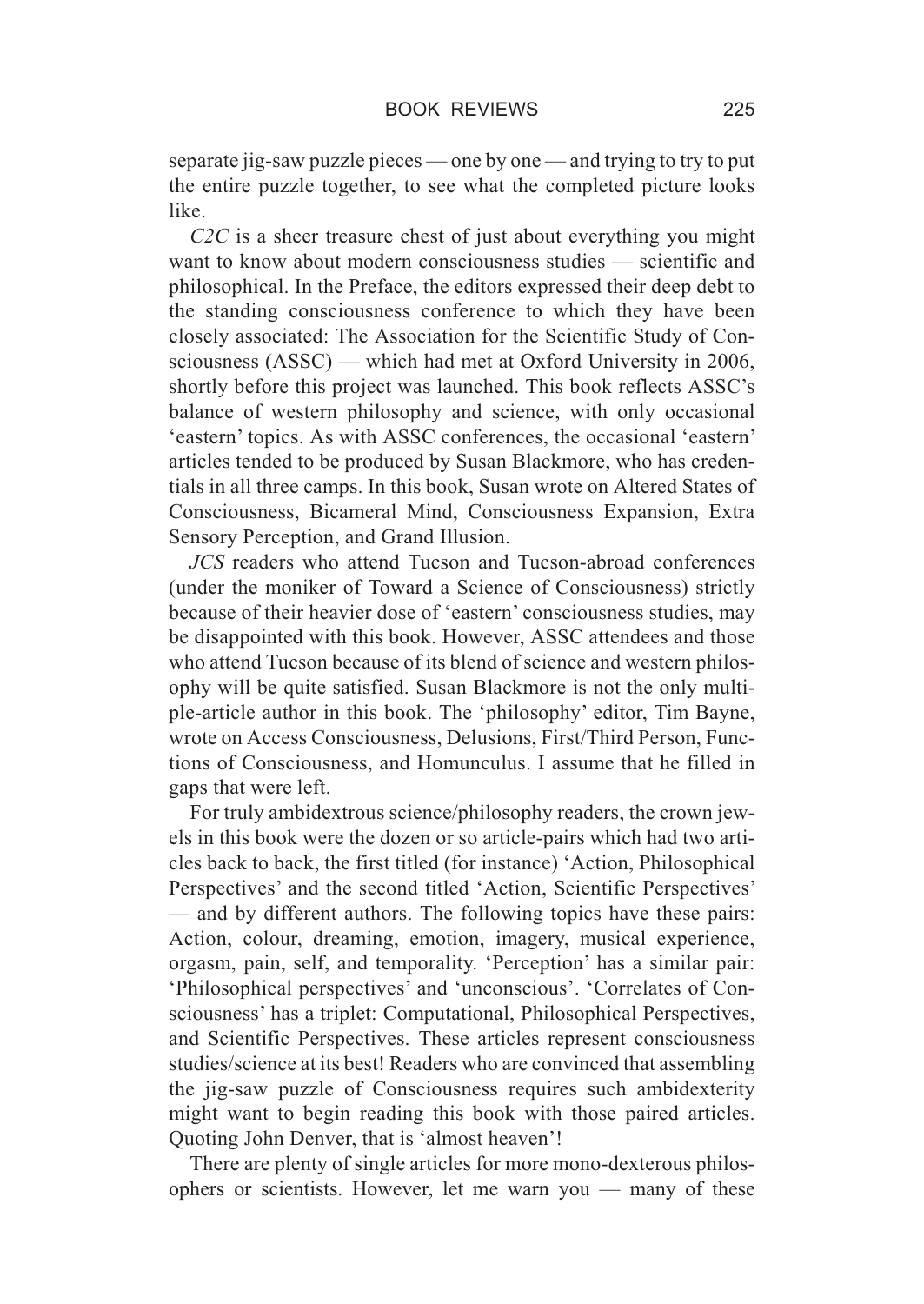philosophers have a decent grasp of the science, and *vice versa*! For instance, in addition to those mentioned above, you will find such philosophical topics as acquaintance, biological naturalism (by Searle), body image/body schema (Gallagher), Chinese Room argument, cognitive feelings, concepts of consciousness (Van Gulick), conceptual thought, contents of consciousness, dual aspect theories, dualism, eliminativism, emergence, epiphenomenalism (Robinson), epistemology of consciousness, explanatory gap (Levine), externalism, free will, hard problem (not by Chalmers), heterophenomenology (Dennett), higher order representative theories (Lycan), idealism, identity theory, intentionality, introspection, inverted spectrum, knowledge argument, multiple drafts model (Dennett), mysterianism (Kreigel), and on and on.

Those interested mainly in the scientific articles will be as excited as the philosophers. First, some of the neurological and psychiatric topics, most of which will not pass my computer spell-check: Achromatopsia, agnosia, akitenopsia, amnesia, anaesthesia, anarchic hand, anosognosia, apraxia, arousal vs awareness, autism, and automatism  $-$  all in the A's! Also, Balint's, blindness, blind sight (by Stoerig and Covey), Charles Bonnet Syndrome, commissurotomy (Trevarthen), confabulation, delirium, delusions, dementia, depersonalization, DID, epilepsy, hallucinations, neuropsychology and states of disconnected consciousness (Weiskrantz), and so on. Other brain research topics: EEG, forward models, frontal cortex, functional brain imaging, information integration theory (Tononi), gamma oscillations (Engel), hypnogogic experience, hypnosis, memory systems (Schachter), mirror neurons (Gallese), neural stimulation, and the like.

Just a few of the broader psychological topics: Global workspace theory (Baars), microconsciousness (Zeki), neuro ethics (Farah), neural global workspace (Dehaene), lucid dreaming, animal consciousness, infant consciousness, empathy, evolution of consciousness, inner speech, literature and consciousness, mind wandering, eye of origin, feeling of knowing, filling in, flash lag, fringe, inattentional blindness, and several articles starting with 'memory'. (The reader has perhaps figured out that I ran out of OCD motivation to categorize these around the 'N's'). Especially delightful were articles on solipsism, stream of consciousness, orgasm, and (Mr.) Spock. A bit strangely placed here were 'Wine' and 'Consciousness and Subliminal Tapes'. **Those who worry that Consciousness Science is focusing more and more on non-conscious processes while minimizing the role of conscious processing, will be confirmed in their worries**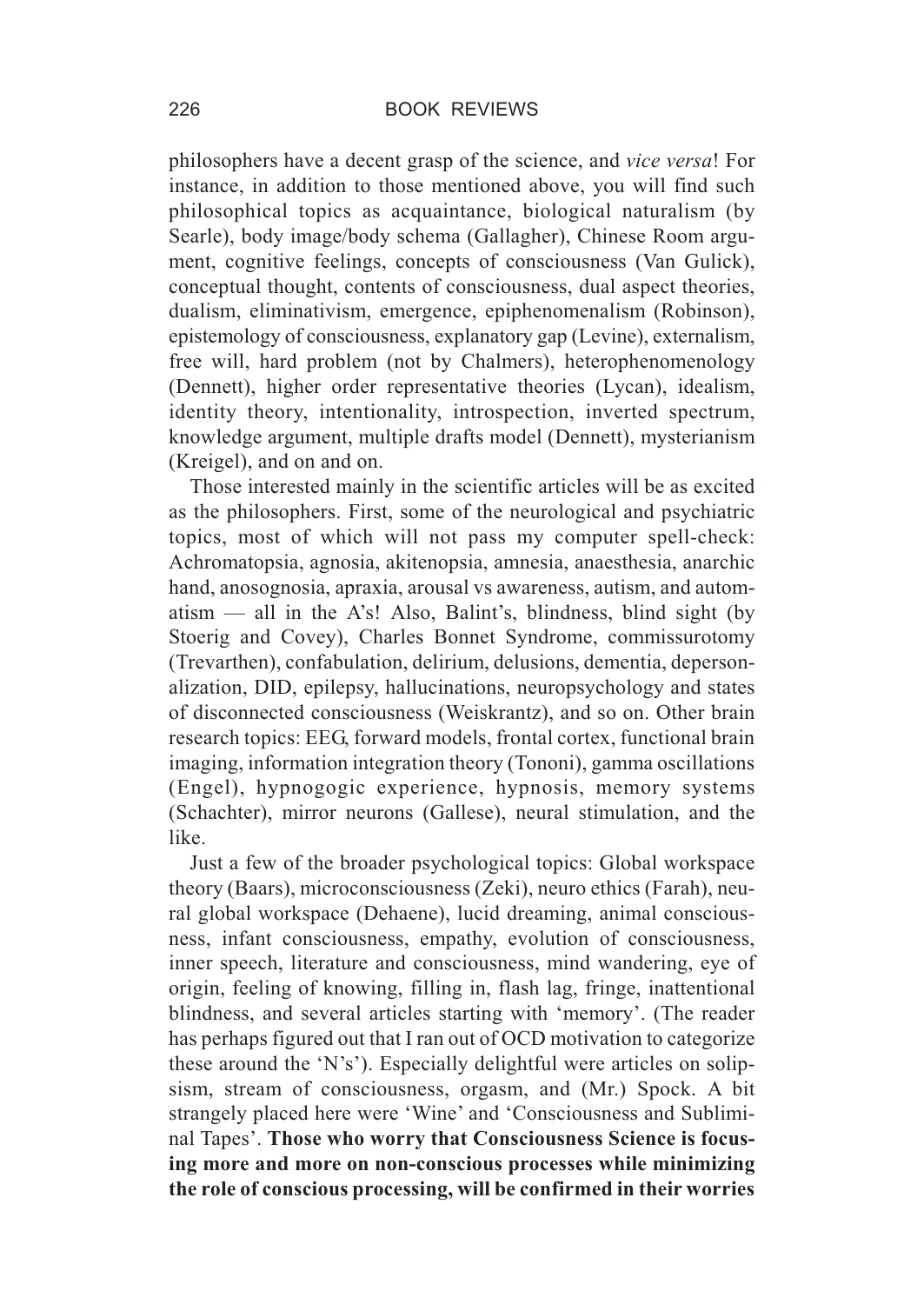# **by the fact that the book's listings range from 'absent qualia' to 'zombies'**.

You should probably not read the book straight through. That would be hard to do. Many approaches would be more interesting. You might want to start with some of the many articles mentioned above. Or open the book at any page or thumb through the book, glancing at the titles and authors over the 672 pages. Flip until you see something intriguing and read that. Then read whatever articles that one refers you to. After you have run that rabbit trail, thumb through until you see another teaser. I ended up reading about half of the book using that method. Then I steeled my resolve and went *kiver to kiver* reading whatever I had missed. By that time I had volunteered to review this book. That might have helped steel my resolve.

You get the picture that this is a great book. And I know, from communications with the editors during the construction of this book, that it was a mammoth effort by Bayne, Cleeremans, and Wilken. But there are some non-content aids that are missing — which would have made it easier to put together jig-saw pieces. Because of its encyclopedia format, it has no table of contents or index. If you want to read something about 'free will' you look to see if there is an article title starting with those words, by working your way to page 296. There is a list of the contributors, so you can look to see that Dennett has at least one article, but that Chalmers does not. But you have to be lucky in guessing that there might be articles on heterophenomenology and multiple drafts model — and that they might be by Dennett. A table of contents with each article's name and author(s), would have been helpful. In fact, since the articles are in alphabetical order, the TOC should have been alphabetically by author.

Lacking that, the first thing I did when I received my copies was to read through the 5-page list of contributors and mark each name that I recognized. But then I wanted to see what my old pals John Bickle, Don Dulany, Tony Hudetz, Bill Lycan, Bill Robinson, and Bob Van Gulick had written. But I had no way to do that. So I spent another hour looking at each article's title and author (at the end of the article) and read articles by some of those people. I had gone through all of this well before I realized that I might write a review of this book. These are not criticisms as much as suggestions for when *C2C-The Sequel* comes out.

One of the editors of *C2C* has sent me (over the past week) reviews of this book by the journal Brain and by the American Psychological Association. It says a lot about this great book that these centuryplus-aged organizations involved in brain research and psychology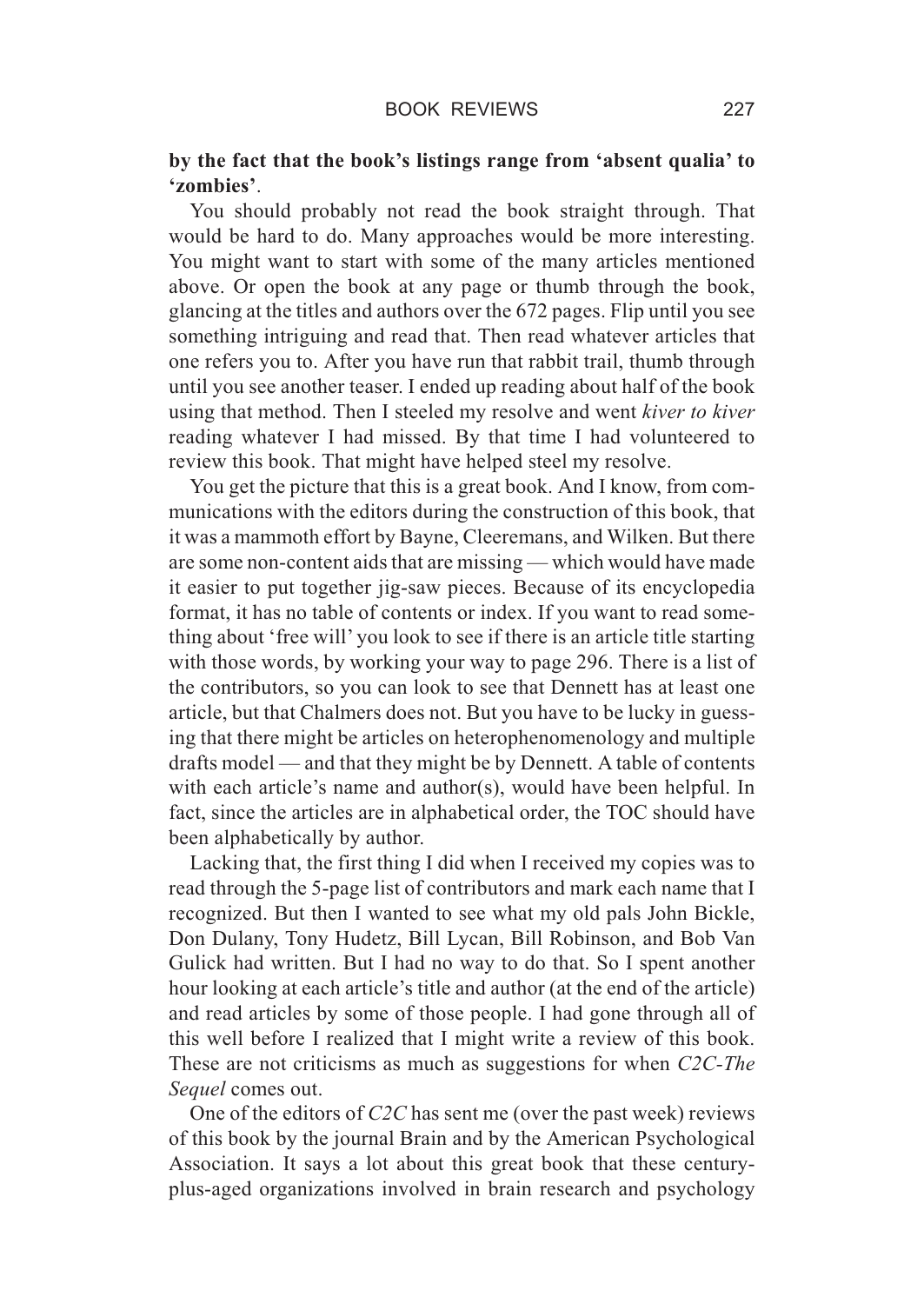would review this book. I will not read these reviews until I submit my review of the book — and then see what they caught that I missed!

#### **Thomas Metzinger**

*The Ego Tunnel: The Science of the Mind and the Myth of the Self* New York: Basic Books, 2009, 276 pp. ISBN: 978-0-465-04567-9

# *Reviewed by Carolyn Michèle Suchy-Dicey Department of Philosophy, Boston Univerisity, cofounder of Neuphi*

Ego tunnels, suggests Thomas Metzinger, are tunnels through reality: The ego, making up the walls of the tunnel, is constructed in the same way and at the same moment as its representation of reality, the content of the tunnel. Our experience of the ego tunnel is called 'phenomenal subjectivity', where the term 'phenomenal' picks out the experiential aspect of this subjectivity. In *The Ego Tunnel*, Metzinger attempts to explain phenomenal subjectivity while assuming naturalism, or the view that all existing things share a common ontological substrate. His big idea is that we experience phenomenal subjectivity because we possess transparent phenomenal self-models. These phenomenal self-models are transparent when we are unable to experience them as models. We look through them to the world and in doing so take self and world to be directly accessed through introspection.

In a recent review in *The New Scientist*, Owen Flanagan objects that *The Ego Tunnel* (henceforth, *TET*) is a waste of the paper it is written on because consciousness researchers already accept its conclusions. Flanagan has, however, misunderstood the book's target audience. Metzinger says, 'This book has not been written for philosophers or scientists. Instead, it is my first attempt to introduce a wider public to what I think are the truly important issues in consciousness research today' (ix). This move is useful for those who found, like Alex Gamma, that *Being No One* (Metzinger's earlier work) was 'ungainly and complicated, exceedingly abstract and burdened with superfluous words that obstruct the reading flow'; *TET* is a welcome departure from that style to one that is both accessible and informative. Regarding content, Flanagan claims that *TET* simply rehearses old arguments establishing the illusion of selfhood. On the contrary, *TET* does not directly argue for this purported illusion, which was already amply discussed in *Being No One*, and instead assumes this result in attempting to provide a naturalistic explanation of the experience of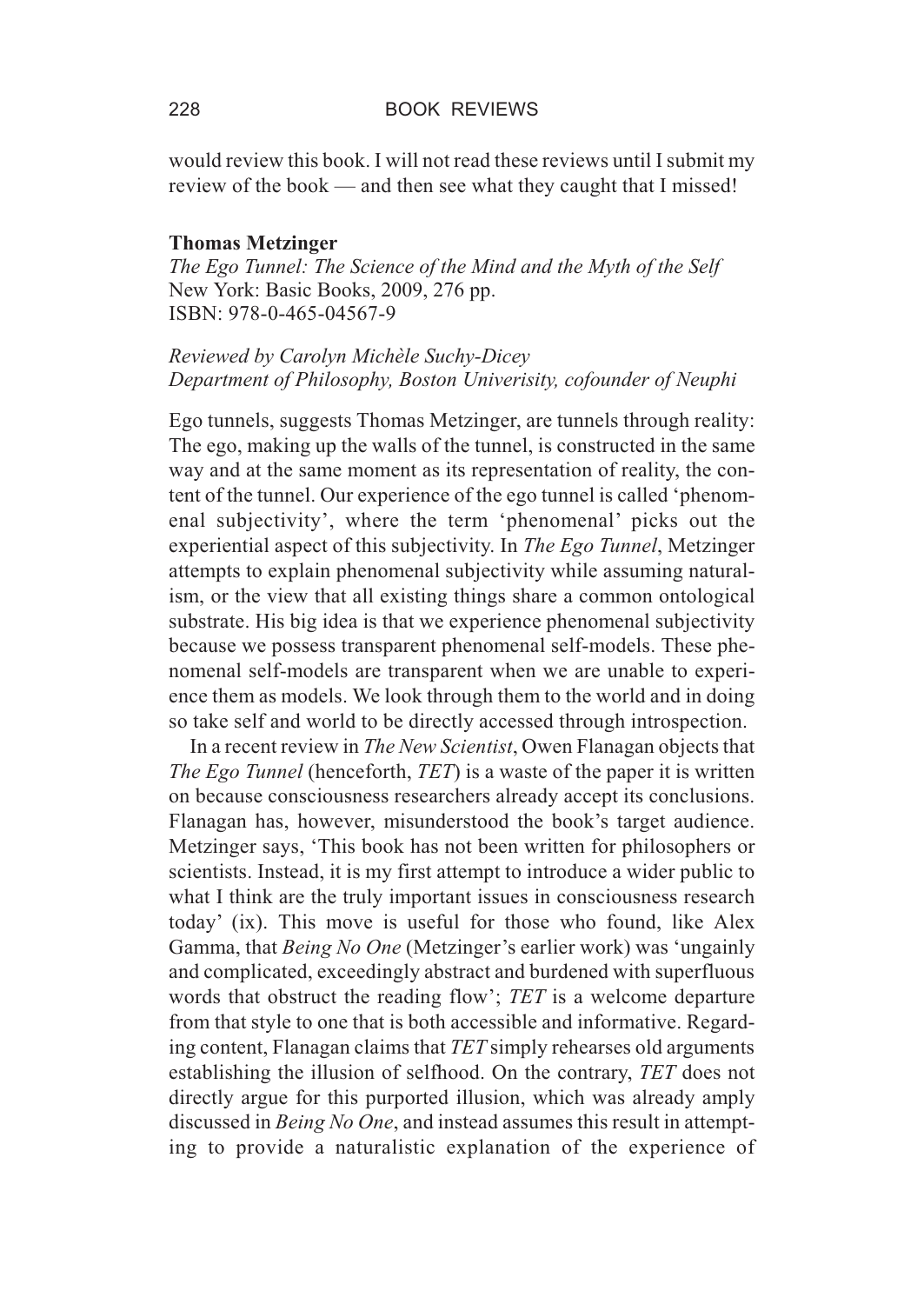phenomenal subjectivity while accounting for the possible social and ethical side effects of such an explanation.

*TET* is divided into three parts. The first presents the main problems scientists face in attempting to explain conscious experience, ending with the problem of subjectivity, or the problem of providing a naturalistic explanation of subjectivity. The second part provides a solution to the problem of subjectivity in terms of the phenomenal self-model. The third and final part takes a look at the ethical implications that are entailed by Metzinger's account of subjectivity. The book offers clear, concise descriptions of empirical work, philosophical theories, anecdotes about the author's first hand experiences with lucid dreaming and out-of-body experiences, and interviews with three researchers and one imaginary philosopher — the first 'post-biotic' philosopher.

The first part of *TET* addresses what Metzinger sees as the six biggest problems in consciousness research today:

- (1) The unity of experience given the discontinuity of brain activity;
- (2) The experience of temporal indexicality given the uniformity of space–time;
- (3) The apparent transparency of experience to an external world given the evidence of perceptual construction;
- (4) The ineffability of particular phenomenal experiences;
- (5) The apparent lack of functional purpose for phenomenal experience;
- (6) The experience of a self–world border given that the self and world, if natural, are not separable phenomena.

Metzinger offers solutions to the first five of these problems in part 1, and the sixth problem is taken up in part 2. As a taster, consider how Metzinger solves the fifth problem, or the seeming lack of functional purpose for phenomenal experience. The idea is that in order to form strategies we require the capacity to imagine alternative scenarios. However, if we were unable to distinguish these imagined scenarios from reality, we might fail to recognize real dangers. The function of phenomenal experience is therefore to indicate the difference between imagined worlds and the real world, and the function of phenomenal subjectivity is to indicate the difference between our imagined perspective and our real self. Phenomenal experience and subjectivity function as reference frames that travel with us into these 'offline simulations'.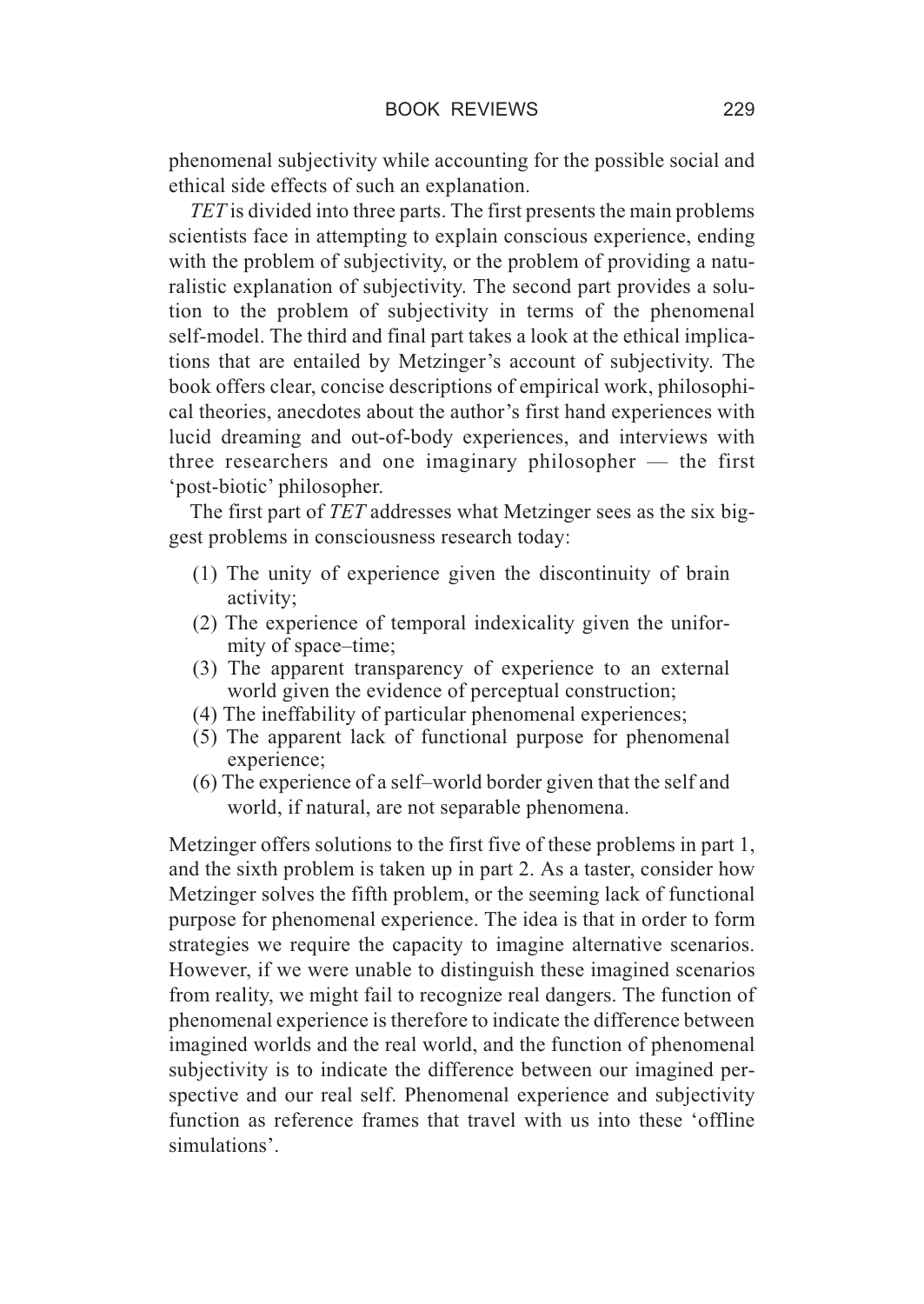The second part of *TET* introduces the concept of a phenomenal self-model to answer what Metzinger sees as the most important problem of consciousness studies, the explanation of an experienced self–world border. The phenomenal self-model is a model of the self provided by the brain. The model represents more than the body–world boundary used by our immune system: The *self*–world boundary requires a sense of agency, or a model of ourselves as agents:

The decisive transition takes place when the system is already given to itself through minimal self-consciousness and then, in addition, represents itself as being directed toward an object. I believe this happens exactly when we first discover that we can control the focus of attention (p. 102)

That is, 'epistemic control' (knowledgeable control) arises when the brain tracks correlations between the intentions of the embodied self to perceive a particular object and the turning of its sensory organs to that object via attention. Thus, experience of agency arises as a result of temporal congruity between the intention to act and perceived action. Metzinger is careful to attribute this phenomena of 'attentional agency'to controlled attention, or what is called top-down attention in the neuroscientific literature and endogenous attention in the psychological literature; it is the effortful matching of intention and result that the brain ascribes to agency, much as the effortful matching of need and result is ascribed to bodily action.

One might wonder how this explanation of the natural development of agency could explain the 'inwardness' of phenomenal subjectivity. Metzinger argues that this is all there is to inwardness: Information that is reflexive by creating a model of itself. Thus, the problem of what it is like to be a bat becomes the problem of discovering the self-model of a bat (if there is one), and the problem of explaining why there should be what-its-likeness at all is just the problem of explaining why there should be phenomenal self-models, which is answered above.

The third part of *TET* explains Metzinger's felt imperative:

Scientists and academic philosophers cannot simply confine themselves to making contributions to a comprehensive theory of consciousness and the self. If moral obligation exists, they must also confront the anthropological and normative void they have created (p. 215)

The normative void that Metzinger is alluding to is that created by the change in the public understanding of consciousness. A normative void is created when new understandings of consciousness enter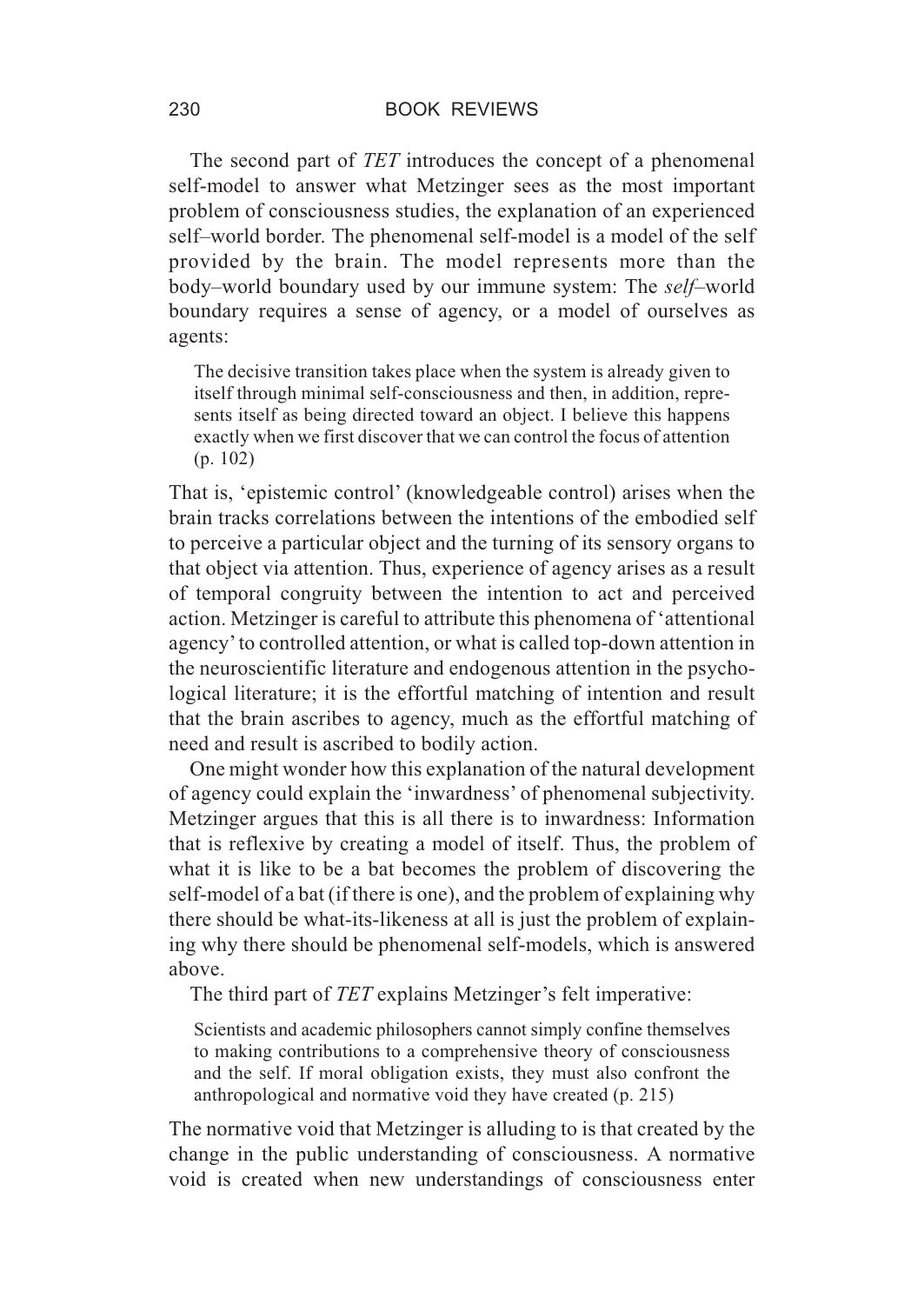public dialogue but the public remains uncertain about the exact nature of these changes and of their social and ethical implications. When public understanding is altered, socio-political institutions require guidance on how to apply this new knowledge in making normative decisions. Thus, the normative void requires a clear communication of both the empirical and conceptual findings and suggestions for application. Metzinger attempts to do both: Most of the book is dedicated to a clear explanation of the empirical and conceptual findings relating to the self, and the final part of the book is his attempt at providing a moral groundwork for the new field of consciousness ethics.

An Epicurean tone resonates throughout this third part of the book, as Metzinger claims 'if there is such a thing as forbidden fruit in modern consciousness research, it is the careless multiplication of suffering through the creation of artificial Ego Tunnels without a clear grasp of the consequences' (p. 197). *TET* tries to motivate an argument against work on artificial consciousness until we have maximal knowledge by asserting that suffering is a natural evil that must be prevented and that, furthermore, 'we must make sure always to err on the side of caution' (p. 193). The risk that Metzinger alludes to here is that of the unforeseen needs of artificially conscious beings, such that our lack of understanding results in their suffering. One can imagine here an alien baby, helpless and alone, in anguish over felt needs that we are unable to understand or secure. This picture is surely bleak, but whereas Metzinger's assertion that suffering is a natural evil probably won't find many detractors, he offers little support for the claim that the *risk* of suffering is likewise to be avoided at all cost. We regularly and rightly risk suffering for greater goods, and the research on artificial consciousness is not a clear exception. To avoid all risk is to shut down the research program on artificial consciousness, which is what Metzinger is proposing. Without further argument, this call for caution is not only unwarranted but is also impractical in a way that threatens to render the entire third part of the book at risk of marginalization.

In sum, *TET* is a bold and innovative sketch at a naturalistic explanation of the self that uses the most recent empirical and conceptual work available to make its argument. At the same time, it offers a preliminary understanding of consciousness ethics and the kinds of questions that researchers should be asking themselves as they proceed in this area. All of this should be valuable for consciousness researchers who keep in mind that the book is exploratory, rather than definitive.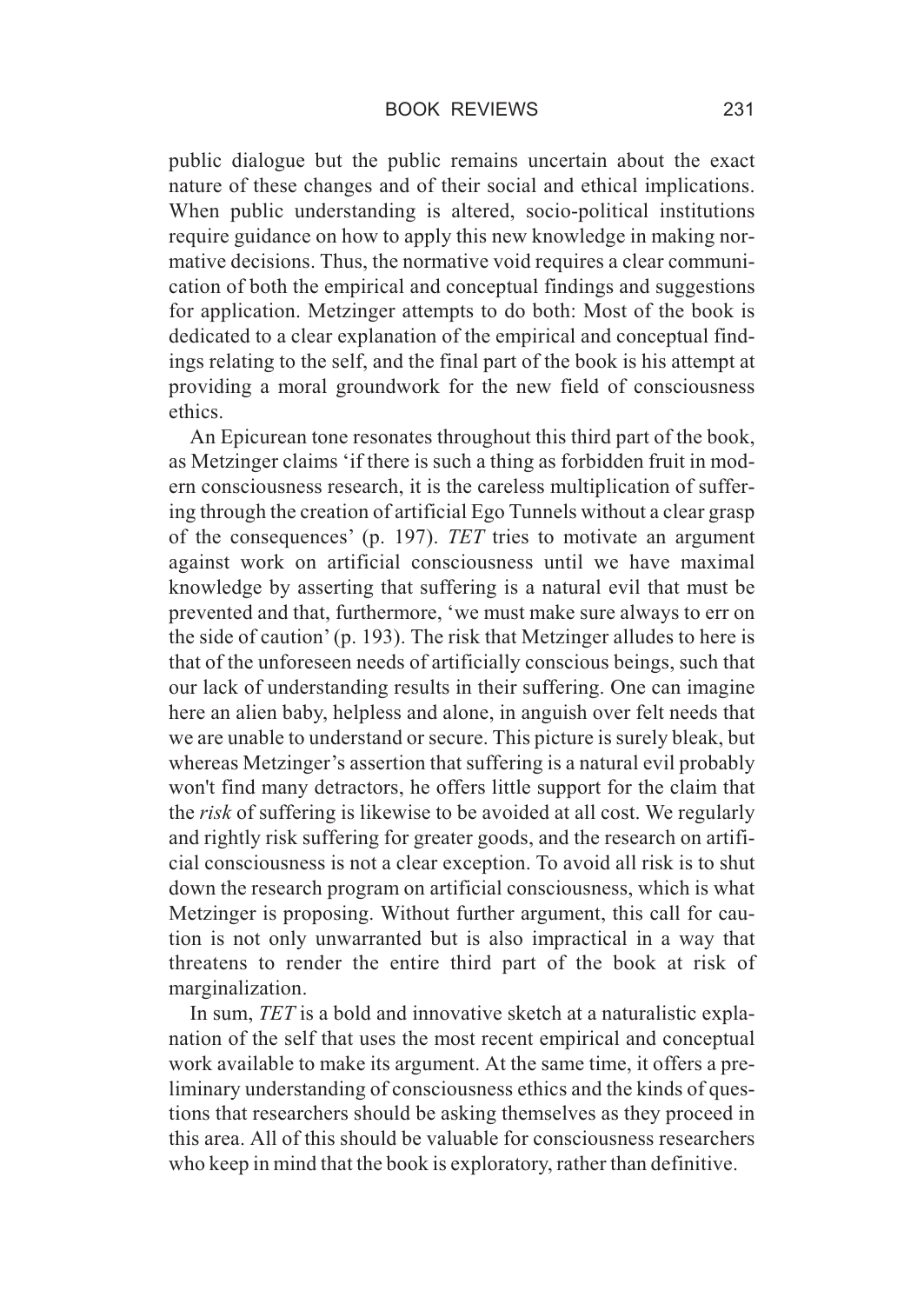#### **References**

Flanagan, Owen (2009), 'Review: *The Ego Tunnel* by Thomas Metzinger', *New Scientist*, 20 March, 2009.

Alex Gamma (2003), 'Review of Thomas Metzinger's *Being No One*: The Self-Model Theory of Subjectivity', *Brain and Mind*, **4** (3), pp. 385–393.

Metzinger, Thomas (2009), *The Ego Tunnel: The Science of the Mind and the Myth of the Self* (New York: Basic Books).

#### **Peter Goldie (ed.)**

*The Oxford Handbook of Philosophy of Emotion* Oxford: Oxford University Press, 2010, 722 pp., £85

# *Reviewed by Giovanna Colombetti Department of Philosophy, University of Exeter*

This weighty new Handbook is a very welcome addition to the Oxford Handbooks of Philosophy series. There are already some volumes that bring philosophical approaches to emotion together, but this collection is much more comprehensive than any other published so far (and that probably ever will), and has something for all researchers interested in emotion — mainly philosophers, but not necessarily only. The succinct introduction by the editor, Peter Goldie, usefully summarizes each contribution in one paragraph, providing a map of the volume. The Handbook itself is divided into six parts, each containing four to six articles: Part I, 'What Emotions Are' (articles by Deigh, Ben- -Ze'ev, Cowie, De Sousa); Part II, 'The History of Emotion' (Price, Gill, King, Abramson, Hatzimoysis, Charland); Part III, 'Emotions and Practical Reason' (Elster, Döring, Helm, Tappolet); Part IV, 'Emotions and the Self' (Ratcliffe, Pugmire, Morton, Stocker, Rorty, Hobson); Part V, 'Emotion, Value and Morality' (Mulligan, Neu, Prinz, Greenspan, Roberts, D'Arms and Jacobson); and Part VI, 'Emotion, Art, and Aesthetics' (Matravers, Feagin, Robinson, Kieran).

For the purposes of this review I have chosen to focus mostly on the contributions in Part I and Part IV — which, I believe, are most likely to attract readers of *JCS* — and a few other articles in sparse order. Looking at the volume as a whole, Part II and Part VI in particular differentiate it from other collections in the philosophy of emotion. Part II is especially useful, with original contributions showing the richness and complexities of past emotion theories, from Plato to Sartre via the Stoics, Aquinas, the Sentimentalists, and nineteenth century French psychopathologists — just to mention some; this section really fills an important gap (even though a lot remains to be done in this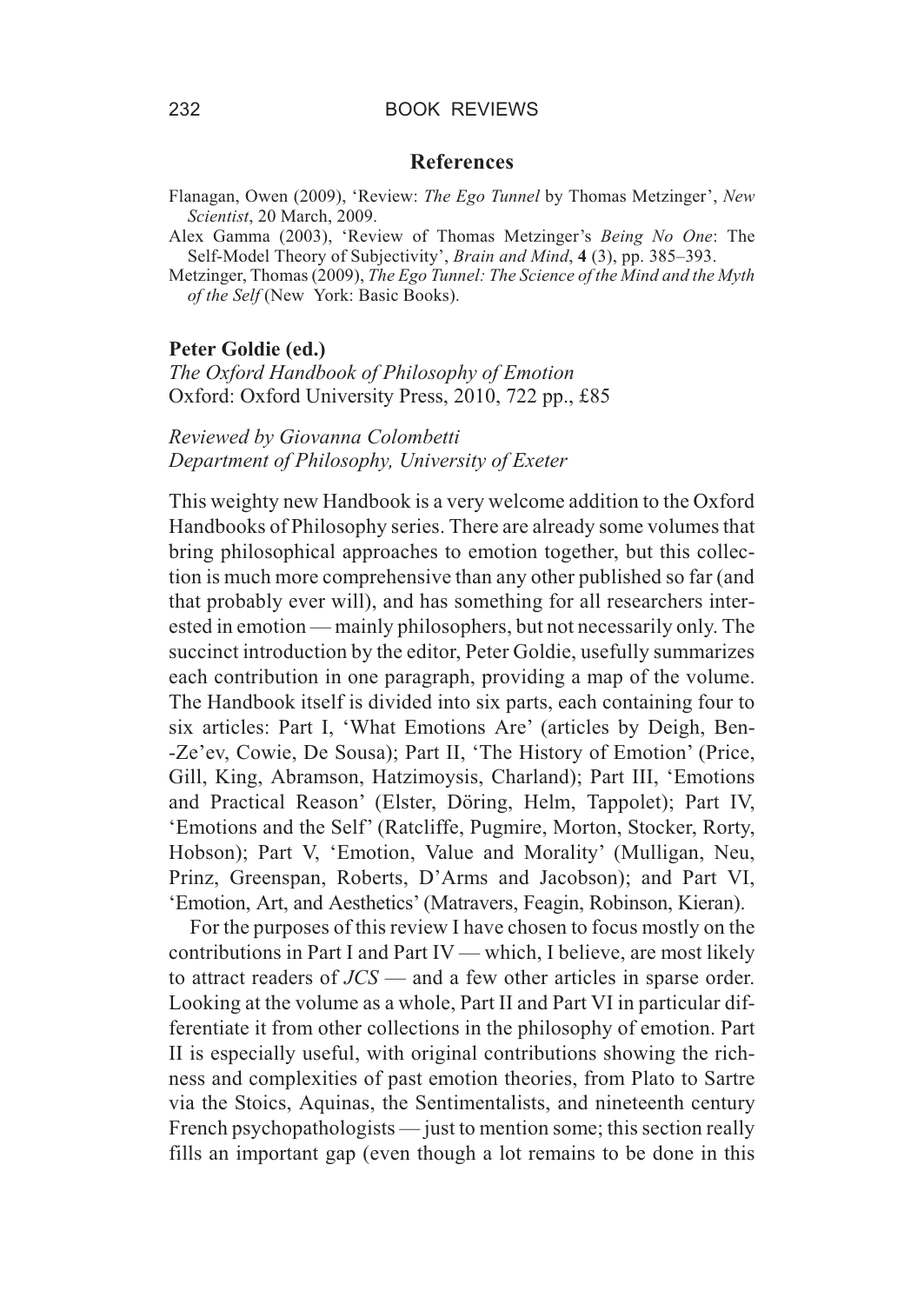area) and a more historically informed approach will hopefully influence future debates and conceptualizations of emotion.

Readers of *JCS* should be warned, however, that the Handbook contains mostly 'armchair' philosophical analyses, with little reference to affective-scientific empirical and theoretical work (this is the case also for Part I and Part IV). One apparent missing link in the collection is the philosophical-scientific approach to emotion; there is no section dedicated to the philosophy of biology (think for example of the contribution that Griffiths, 1997, has made to the philosophy of emotion) and/or the philosophy of neuroscience. The question whether emotions are natural kinds, for instance, is one currently debated among philosophers but also psychologists (e.g. Barrett, 2006), and it would have been useful for interdisciplinary purposes to collect some philosophical discussions of this complex issue. Related questions of whether or not emotions are 'modules', of whether it makes sense to look for the 'neural correlates' of so-called 'basic' and/or 'discrete' emotions, and of whether or not the latter notions should be kept, remain largely marginal. This choice, I think, is unfortunate, for it loses one opportunity to show how philosophers can usefully contribute to research in other disciplines. It is ironic that De Sousa's paper in Part I invites philosophers to embrace and consider scientific results in a volume that ends up minimizing contributions from philosophy of science. Goldie himself in the Introduction remarks that one of the reasons why so many philosophers are now interested in emotion is the increasing attention paid by philosophers of mind to empirical work in cognitive science. Yet there is no detailed philosophical discussion of current affective science in the Handbook. 'Interdisciplinarity' consists only in the inclusion of a few papers by psychologists. In Part I Roddy Cowie talks about current research in emotion-oriented computing, and how difficult it is to make computers react appropriately to human emotions, not least because humans appear to be expressing emotions most of the time, and more than one emotion at once (unfortunately, however, the article does not give the details of any specific project in this research area, so the reader is left to wonder exactly how the difficulties mentioned by Cowie arise, and what they tell us about the nature of human affectivity). In Part IV Peter Hobson provides a useful overview of developmental findings of the place of emotion in intersubjectivity, and of his own recent studies on autism that corroborate his claim that certain emotions and modes of affective interactivity are necessary for the development of the notions of self and other. He also uses his findings to question some of Goldie's (2000) points about how we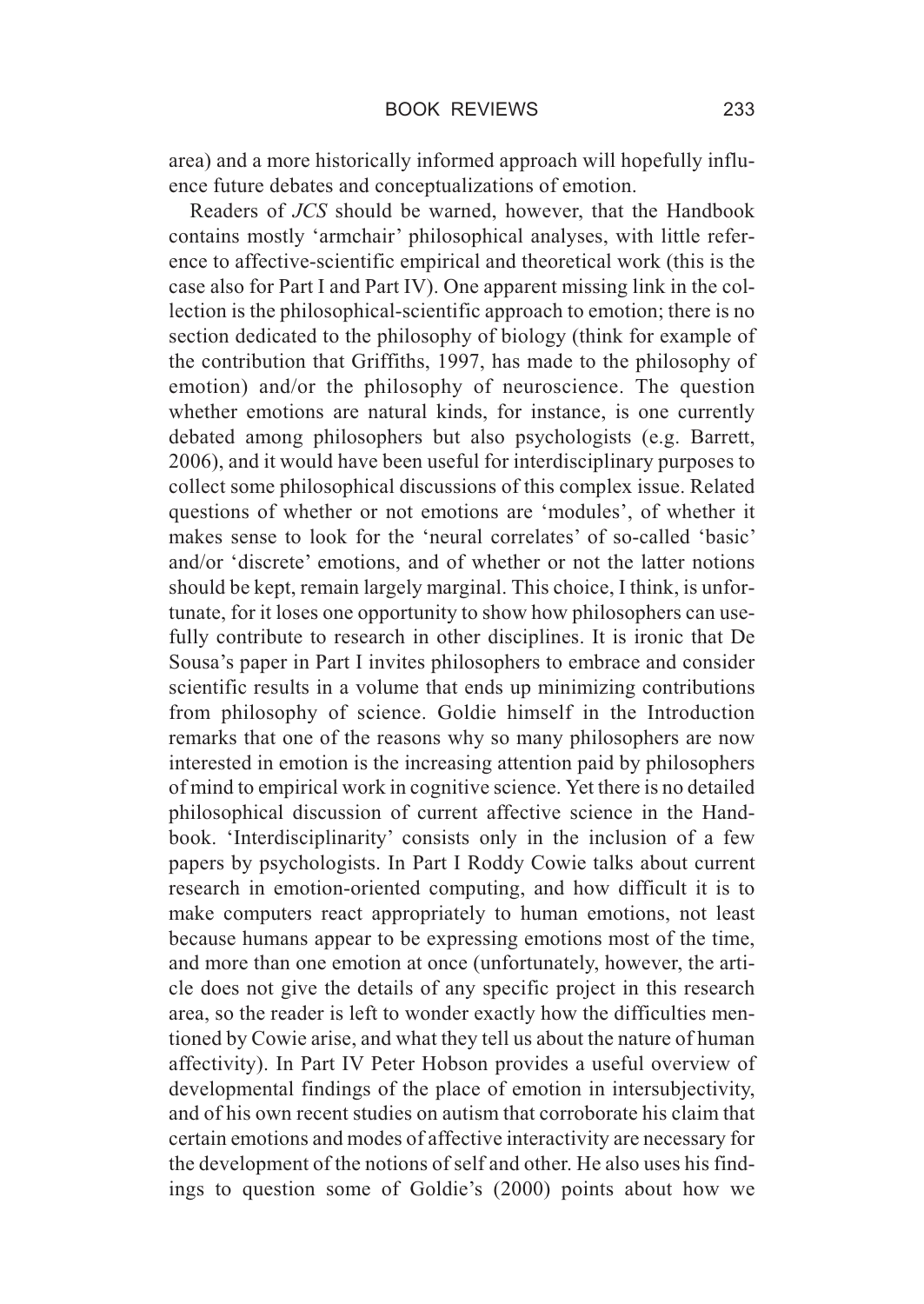understand others' emotions, such as Goldie's claim that sympathy does not require sharing the other's affect. This is all very welcome, but also calls for a similar attitude from the philosopher of emotion to engage with the scientist's work (not just the other way round). Papers that mention and partly rely on empirical work in the rest of the volume are those by Tappolet (who criticizes the notion of 'motivational modularity' and discusses works in evolutionary psychology among other things), Prinz (who draws on the experimental literature on specific emotions, such as disgust, to assess the place of emotion in morality) and Robinson (who interweaves aesthetic theories of music with a variety of psychological and neuroscientific works to argue that music can arouse non-intentional moods without the intervention of a cognitive appraisal). Note however that these papers mainly take empirical research for granted, and primarily use it to support theoretical claims with philosophical import; what is also needed, I think, are philosophical approaches that question and/or clarify some of the conceptual apparatus used by affective scientists, and that can engage critically and knowledgeably with their methodology.

Another area that is underrepresented in this Handbook is phenomenology. Goldie (p. 1) seems appreciative of this tradition: 'Philosophy of Mind in the Anglo-Saxon tradition was for a long time (and in some way still is) preoccupied with the mind–body problem, … and had little truck with the work of the phenomenologists, much of which included insightful discussions of the emotions'; yet again this appreciation is not really reflected in the choice of readings for the volume. Phenomenology here fares just a little bit better than philosophy of science, with Hatzimoysis' focused and clear overview of some of Heidegger's and Sartre's most relevant points on affective phenomena, and Ratcliffe's original elaboration of Heidegger's notion of the 'depth' of moods.

Otherwise however most papers do belong to the Anglo-Saxon analytical tradition. Although they are not much concerned with the mind–body problem — which, incidentally, I think is a pity given the still very controversial status of the place of the body in emotion many of them endorse the related distinction between 'intentional' and 'feeling' theories of emotion. (This distinction largely overlaps with the one often drawn by psychologists of emotion between 'cognitive' and 'Jamesian' theories. Roughly, according to the former emotions contain and/or are caused by a cognitive evaluation of some event in the world, and according to the latter emotions necessarily involve feelings of bodily changes). In spite of various recent attempts to overcome this dichotomy (for Goldie, 2000, feelings have their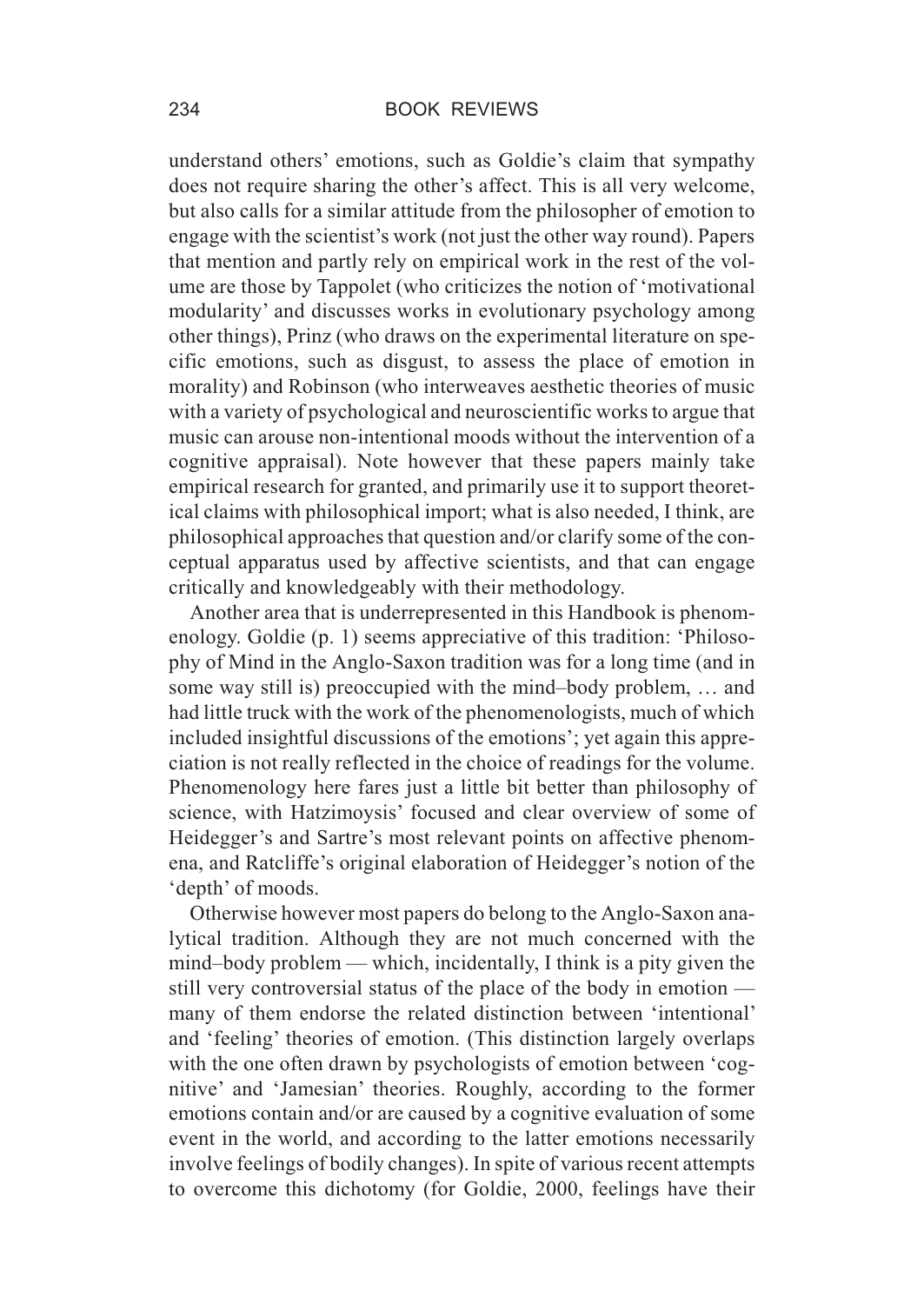own form of intentionality which is not reducible to the one of propositional attitudes such as beliefs and desires; for Ratcliffe, 2008, and Slaby, 2008, even bodily feelings can be part of the structure of intentionality), Deigh and Ben Ze'ev (and seemingly De Sousa too), for example, still take the phenomenal aspect of emotion to consist in 'mere feelings' enclosed within themselves, dislocated from any meaningful action and interaction with the world. Contrast this view with the phenomenological approach, according to which all conscious states (feelings are no exceptions) are intentional or world-oriented — in the narrow sense of oriented towards specific objects, or in the broad sense of being 'open'toward otherness (for a clear introduction, see Thompson and Zahavi, 2007). In this approach, even bodily feelings can be intentional. Indeed, as Husserl and many others have emphasized, the body as experienced by the subject (known as 'the lived body') is part of the subject's awareness of the world. Bodily self-awareness is not just, and not even typically, the perception of one's own body via e.g. proprioception; it importantly includes a 'non-reflective' (or 'pre-reflective') awareness of one's own body as that through which one experiences the world. From this standpoint, it becomes possible for bodily feelings in affective experience to be not just perceptions of physiological changes detached from the world, but bodily ways of appraising a situation as e.g. dangerous, enthusing, maddening, and so on.

Even though the dichotomy between feeling and intentional theories of emotion is not likely to go away easily, a sincere interest in phenomenology should lead to a more informed engagement with this tradition. Instead, phenomenology is still all too often taken to be merely synonymous with some kind of more or less disciplined introspection, with all the negative connotations that this term carries with it. De Sousa's paper is representative of this attitude. He offers two arguments against phenomenology, 'interpreted as the doctrine that skilled introspection can give reliable access to the character and meaning of one's own mental states or dispositions' (p. 98). The first argument appeals to established empirical findings which show that we are often mistaken about e.g. what we think will make us happy, and how we will behave in a specific situation. The second argument embraces content externalism and states that because meaning depends on factors outside the subject's knowledge, it cannot be fully disclosed by introspection. Hence, 'what emotions feel like cannot give us full access to their nature' (p. 100). These arguments mischaracterize the phenomenological enterprise. It suffices here to point out that Husserl's *epoché* is meant to consist in a change o f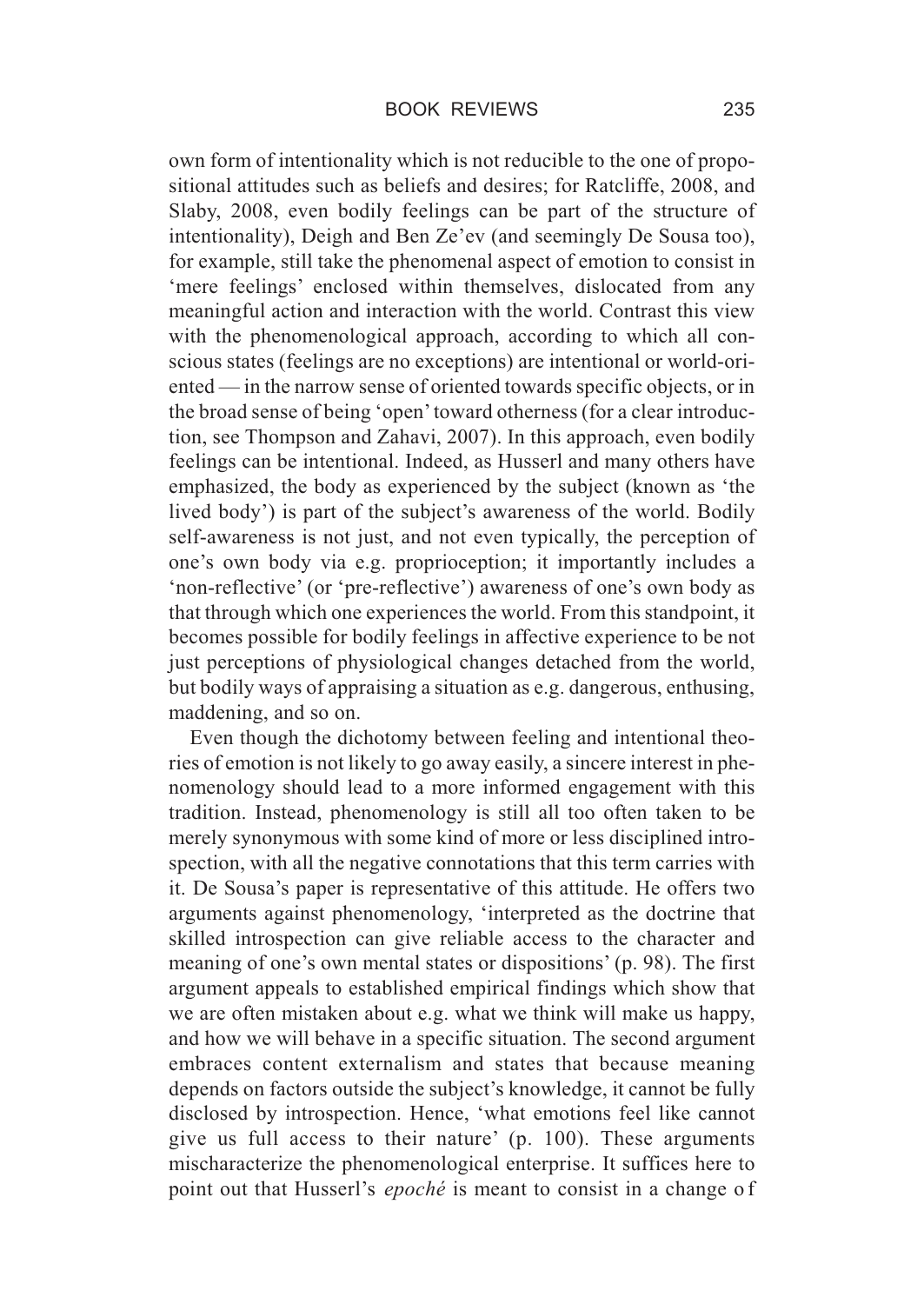attitude from a naïve realistic belief in the natural world, to a careful attending to how the world (including oneself) is experienced, or better 'given'to the subject in experience. This careful attending is not meant to disclose 'the full nature of mental events' where that would include unconscious processes that are beyond experience. Phenomenologists are interested in attending to the phenomena themselves, for what they are; the 'meaning' they are interested in is the one experienced by the subject.

The consequence of De Sousa's interpretation is that he ends up inserting a sharp wedge between phenomenology and science: Because science has shown that we do not have privileged access to our mental states, we should look at science and not phenomenology to understand what emotions are. Yet as some readers of *JCS* will know already, and as De Sousa himself briefly acknowledges in a footnote (in which he also admits that his interpretation of phenomenology is 'narrowly focused', see p. 98), there are at present various attempts to integrate phenomenological methods with empirical data generated by the cognitive sciences. Although not all phenomenologists approve of this partnership (see discussion in Zahavi, 2004), the relevant point is that 'skilled introspection' need not be at odds with the scientific enterprise, but can complement and illuminate it (as well as *vice-versa*, but this is another part of the story; see Gallagher and Zahavi, 2008, for an introduction to the project of naturalizing phenomenology).

As for Part IV ('Emotions and the Self'), note that with the exception of Hobson's paper mentioned earlier, this section does not address questions such as whether and how affectivity makes up the self, and/or whether some sense of self is always implied by affective experience; nor does it address existing scientific hypotheses that posit a constitutive link between minimal or core selfhood, affectivity, and the body (see e.g. Panksepp, 1998, and Damasio, 1999). However once one comes to terms with the fact that this section is about emotions and the self in the broad sense of how emotions fit together with other aspects of a person's mental life, then one can enjoy some interesting and novel contributions. I have already mentioned Ratcliffe, who emphasizes that affective phenomena can be more or less 'deep' depending on the degree of specificity of their intentional objects; thus sadness for the loss of one's favourite pet is shallower than sadness about one's inability to engage meaningfully with other people, which is shallower than sadness about the status of human rights in many countries (the examples are mine). Pugmire offers a skilful and elegant discussion of what language does to feelings. Feelings can be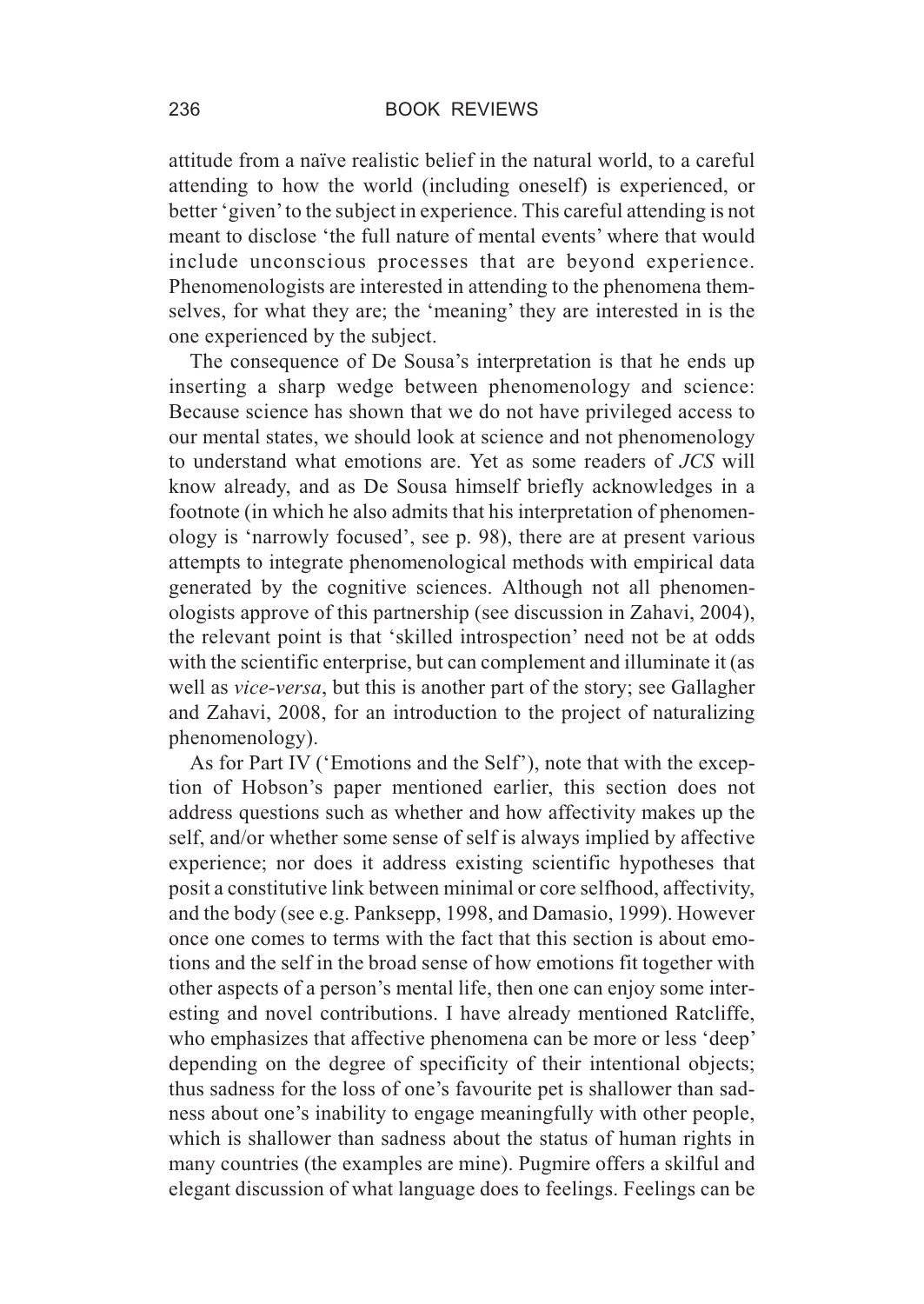ineffable; yet, once put into words, they can change in various ways. Sometimes language distorts experience and distances one from it (describing and representing turn *my* feelings into objects), but other times — think of poetry — it augments and completes it. Stocker's and Morton's papers are both about the relationship of emotion to knowledge, and should be read back-to-back. Stocker elaborates on his previous suggestion that there are 'intellectual emotions', such as intellectual interest and intellectual courage; he argues that they are instrumentally valuable (although perhaps not necessary) for good intellectual work, and thus need to be recognized and encouraged. Morton goes further, and argues that what he calls 'epistemic emotions' (such as epistemic curiosity and epistemic worry) are *essential* to the acquisition and maintenance of knowledge. Finally, aside from Hobson's paper mentioned above, Part IV includes a paper by Rorty on the creative and even virtuous character of ambivalence. Her paper is not 'strictly speaking' about emotion (I do not think she mentions the word anywhere in the paper), yet ambivalence is clearly closely related to affectivity — we often have 'mixed feelings', and our attitude towards ambivalence is not neutral either, as we may feel uncomfortable or even guilty about our own ambivalence.

In sum, even though I would have liked to see more phenomenology in this Handbook, and more attention to current affective-scientific research and what philosophy can contribute to it, still it cannot be denied that this volume will be an irreplaceable research tool for any emotion researcher for quite some time. It shows clearly that emotion enters the philosophical inquiry in many different ways, and it does the emotion researcher a big favour by bringing together so many papers representative of these different ways. I myself will consult it often, and use it especially as an entry door into those topics with which I am less familiar. There is little unity in the philosophy of emotion, not just in the sense that existing accounts vary widely from one another (which is to be expected) and that philosophers from different traditions seem to have quite different emotions (!), but in the sense that there are few definite and agreed upon questions and approaches that constitute a common target for discussion and analysis. The major strength of this Handbook, I think, is that in putting all this material together it will contribute to a clearer overall picture, and thus to the emergence of a more unified field — one, however, that will doubtlessly always include many different styles, perspectives and accounts, consistent with the multi-faceted nature of its subject.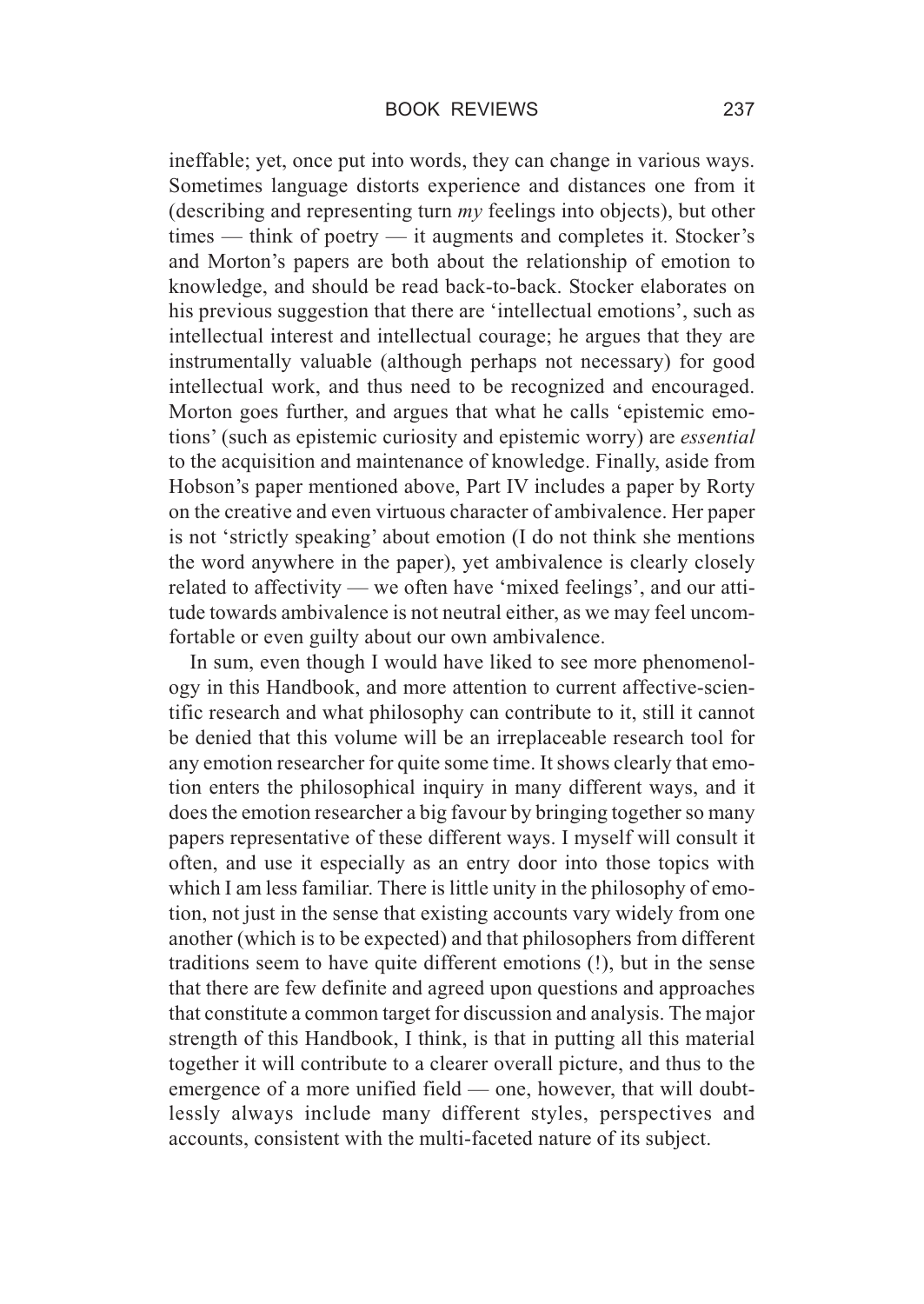# *Acknowledgements*

Many thanks to Julian Kiverstein for his advice. This work is funded by the European Research Council under the European Community's Seventh Framework Programme (FP7/2007-2013), ERC grant agreement nr. 240891.

# **References**

- Barrett, Lisa (2006), 'Are emotions natural kinds?', *Perspectives on Psychological Science,* **1**, pp. 28–58.
- Damasio, Antonio (1999), *The Feeling of What Happens: Body, Emotion and the Making of Consciousness* (London: Heinemann).
- Goldie, Peter (2000), *The Emotions: A Philosophical Exploration* (Oxford: Clarendon Press).
- Griffiths, Paul (1997), *What Emotions Really Are* (Chicago, IL: University of Chicago Press).
- Panksepp, Jaak (1998), 'The periconscious substrates of consciousness: affective states and the evolutionary strategies of the self', *Journal of Consciousness Studies,* **5** (5–6), pp. 566–582.
- Ratcliffe, Matthew (2008), *Feelings of Being: Phenomenology, Psychiatry and the Sense of Reality* (Oxford: Oxford University Press).
- Slaby, Jan (2008), 'Affective intentionality and the feeling body', *Phenomenology & the Cognitive Sciences*, **7**, pp. 429–444.
- Thompson, Evan & Zahavi, Dan (2007), 'Philosophical issues: phenomenology', in:*The Cambridge Handbook of Consciousness,* eds. P.D. Zelazo, M. Moscovitch & E. Thompson, pp. 67–88 (New York: Cambridge University Press).
- Zahavi, Dan (2004), 'Phenomenology and the project of naturalization', *Phenomenology and the Cognitive Sciences,* **3**, pp. 331–347.

#### **Raymond Tallis**

*Michelangelo's Finger: An Exploration of Everyday Transcendence* London: Atlantic Books, 2010, 166 pp., £18.99 (hbk) ISBN: 978-1-84887-119-9

# *Reviewed by Richard Moore Max-Planck Institute for Evolutionary Anthropology, Leipzig*

In *Michelangelo's Finger*, a non-academic philosophy book written for a non-specialist audience, Britain's foremost gerontologist-cumphilosopher examines the role of the index finger in hominid development. He sees a 'deep symbolic connection between this finger and the special nature of humans' (p. xv), which is illustrated in Michelangelo's depiction of the hand of God reaching out, forefinger extended, to Adam. It is this scene from the ceiling of the Sistine Chapel from which Tallis' book takes its name.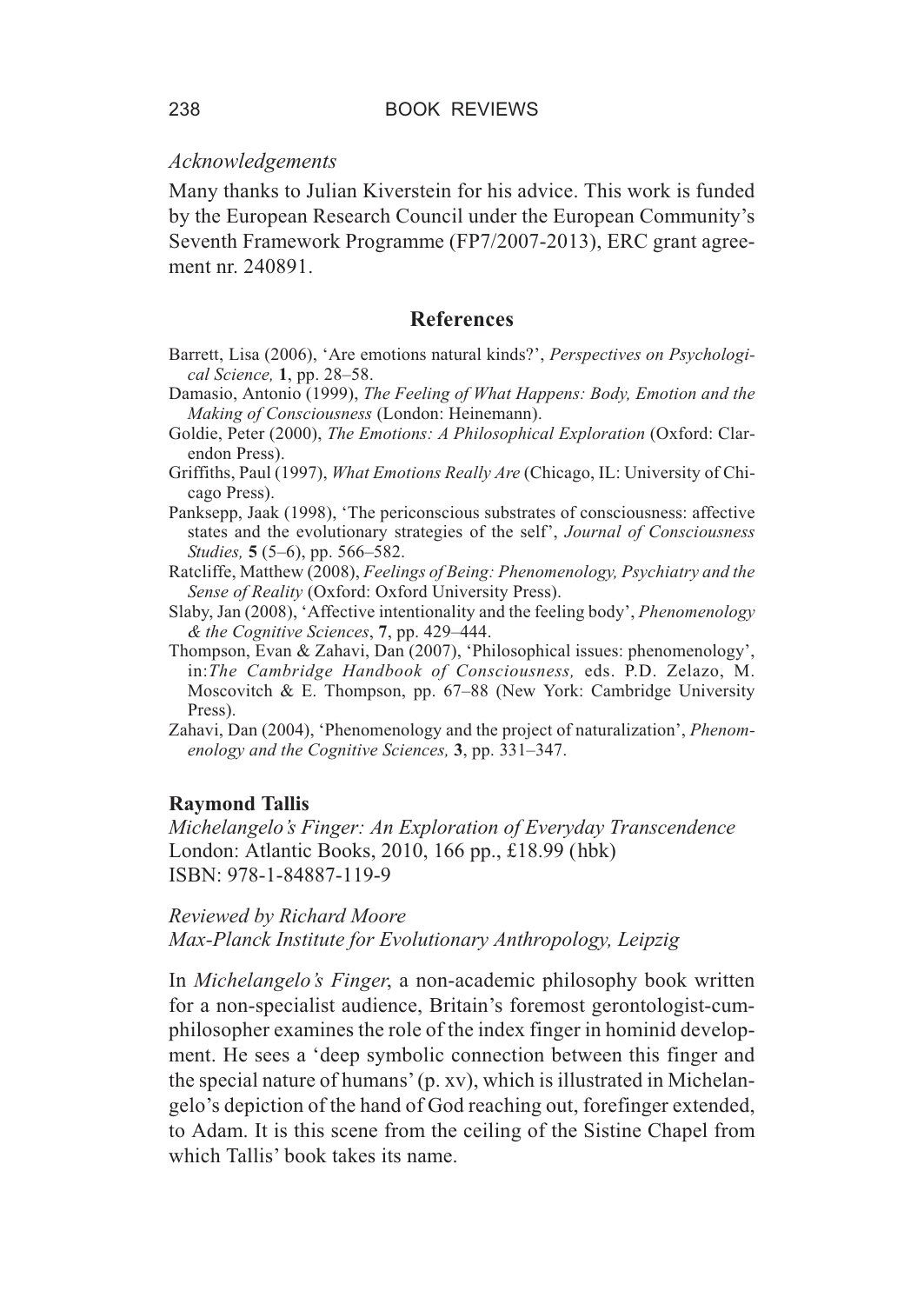The function of the human forefinger that is of particular interest to Tallis is its ability to be extended and deployed in communicative pointing. He proposes an explanation of why humans alone can point, and sketches an account of the growth of civilization in which the act of pointing is seed: 'This cognitive universe does not begin with words… [but conceivably] with that family of gestures… whose paradigm example is pointing' (p. 26). It is the ability to point that separates us from our nearest ape ancestors, because pointing requires uniquely human abilities, but in turn permits the discovery of a 'deperspectivalised' objective world.

Tallis writes in a Merleau-Pontyesque jargon that can be eloquent but is often clumsy. This sometimes makes his arguments difficult to follow, but I will try to reconstruct them. His central thesis is that two conditions are necessary for pointing. First, those who point must be explicitly aware of their own bodies in a manner that enables them to use their bodies as signaling tools. This is a prerequisite of being able to produce intentional pointing gestures. Second, pointers must have an awareness of the different viewpoints of others, and a correlated ability to reflect on what others don't know. This is necessary because 'the fundamental occasion for pointing' (p. 11) is to inform. Without grasping that others can fail to know what we know, we would have no motive to point for them. It's because apes lack these two characteristics that they do not point, says Tallis.

Humans but not apes satisfy the first requirement on pointing because we alone know 'that we *are* our bodies' (p. 19). What this mysterious claim means is never quite clear: reading Tallis, one often has the sense of importantly different phenomena being lumped together. However, it seems to include at least that we understand ourselves as embodied agents situated in a world of mind-independent objects with which we can interact. From this we acquire 'the sense of agency, of the *explicit* sense of using one's own body to achieve *explicitly* entertained ends' (p. 21; my italics) that a pointer exploits in extending her finger communicatively. Because humans have this developed sense of agency, we can grasp the possibility of fashioning tools to aid us in the pursuit of our goals — first the possibility of using our own bodies as tools; and second the possibility of creating external tools with which to shape our environment to our will.

Tallis' empirical claims about apes' failure to grasp that others' perspectives can differ from their own, and about their lacking sense of agency, are frustrating. He states his thesis with confidence, but supports it with only a selective use of empirical studies — references are drawn almost exclusively from Povinelli (2003). Povinelli's views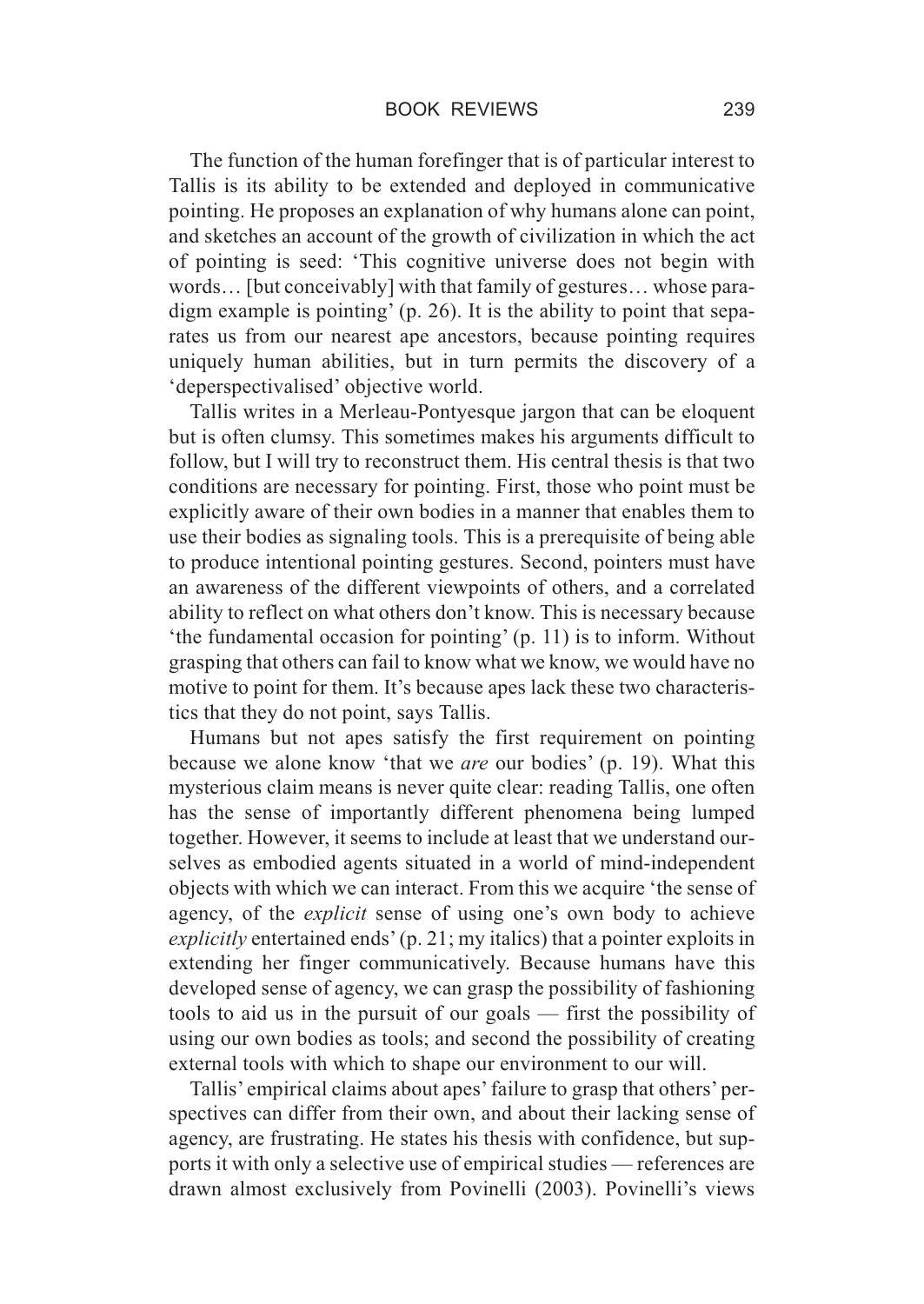about the cognitive abilities of our nearest ancestors are congenial to Tallis'own, but his claims have been contested with experimental data (some of which is reviewed in Tomasello & Call, 2006) and the existence of challenges is nowhere acknowledged.

Despite what Tallis says, existing evidence suggests that apes have a relatively developed sense of agency. Certainly, the phenomenon of tool use is well-established (Whiten *et al.*, 1999; van Schaik *et al.*, 2003). This includes evidence that apes use and fashion a variety of external tools. Furthermore, great apes often gather them before they need them (Mulcahy & Call, 2006) — suggesting that they plan ahead, a seemingly explicit act. They also produce gestures in pursuit of goals (Tomasello *et al.*, 1985; 1989) — using their own bodies as tools in purposive activity. We don't yet know how to characterise the mental processes that accompany these activities, but whether or not they are explicit in the manner that Tallis demands is an open question that cannot be answered with his confident 'no'.<sup>1</sup> If I've properly understood what Tallis means by a 'sense of agency', then apes might well possess one sufficient to enable them to point.

Tallis' claim that apes don't point because they lack an understanding of other minds is also unsatisfactory. For a start, while it's largely agreed that chimpanzees don't know, or care to know, the mental lives of their peers in the sophisticated ways that we do, there is good evidence that they do know that others cannot always see what they can see (Tomasello & Call, 2006; Call & Tomasello, 2008). To give just one example, subordinate chimpanzees will eat food that's hidden behind an opaque barrier, and so invisible to a dominant chimpanzee, but not food hidden behind a transparent barrier.

Since chimpanzees possess at least rudimentary forms of the abilities that Tallis thinks necessary for pointing, his answer to the question 'Why don't apes point?' cannot be right. A plausible alternative is that a further condition, missing in apes, is necessary for pointing. A candidate here is that while they do have some basic grasp of themselves as agents, and of the different perspectives of others, apes typically lack both the motivation to cooperate with others, and any expectation that others would do the same for them. After all, informative pointing implies a desire to help one's interlocutor, and

<sup>[1]</sup> Tallis also argues that dogs cannot understand pointing. His evidence for this claim is entirely anecdotal. However, there exists robust empirical evidence that some dogs excel at understanding (if not producing) pointing behaviour, even when chimpanzees cannot. Additionally, he thinks it unsurprising that dogs do not grasp pointing, since apes cannot. However, unlike apes, dogs have co-evolved with humans — such that grasping human communication would be selectively advantageous for them (Hare *et al.*, 2002).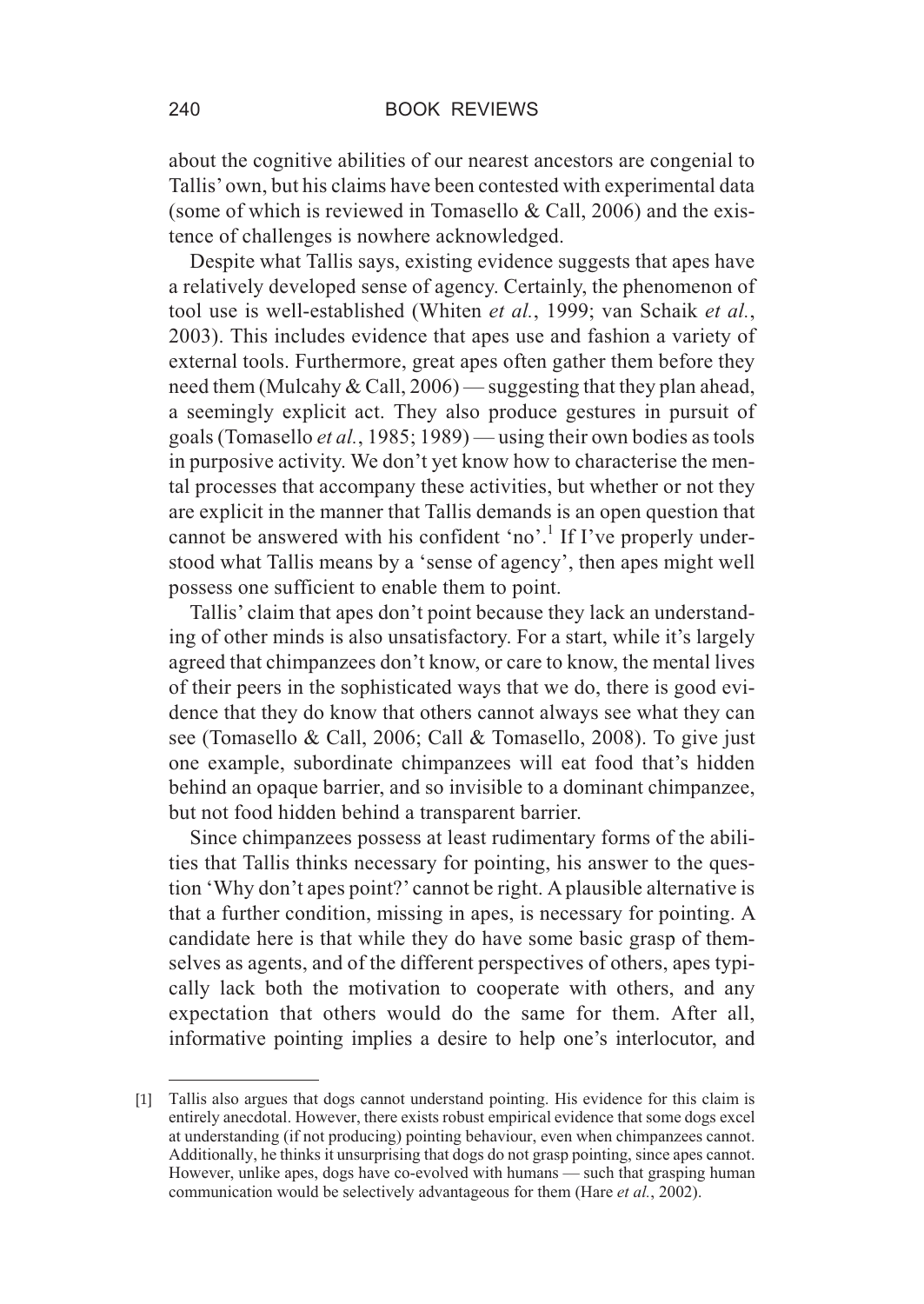grasping an informative point requires recognizing that another might be acting with a helpful motive. Absent a culture of cooperation, these phenomena might be both absent and difficult to comprehend. ('I'm hungry, but why's he holding his arm out?' says the anthropomorphised chimp to itself, unaccustomed to the possibility that anyone would show it where to find food.) This holds for imperative pointing too: Why point for out-of-reach food if there's no prospect of someone handing it to you? The comparative lack of a cooperative instinct in apes is consistent with the possibility that they lack any interest in engaging with others in the ways that humans do. As Tallis notes, infants of 12 months will often point to an object that its caregiver can see, so that the two of them might enjoy attending to it together (Liszkowski *et al.*, 2004). Similar desires seem to be absent in chimpanzees (Tomasello & Carpenter, 2005).

These ideas have all been discussed at length (for example, Tomasello, 2006; 2008) in a burgeoning literature on pointing with which Tallis barely engages. This is disappointing, because his timely book would have been a perfect opportunity to present to a wider audience some of the exciting work now being done by developmental and comparative psychologists. Much of this work would be congenial to the over-arching claims that Tallis wants to make about the role of pointing in the origins of human society.

In the second half of *Michelangelo's Finger*, following a speculative and insubstantial chapter on autism, Tallis turns to the role of pointing in language-acquisition. He wrestles with the idea that pointing might facilitate infant word-learning, through making possible the ostensive definitions of words. Recognizing that words don't map on to bits of the world to which speakers could unambiguously point, he argues against a purely Augustinian account of word-learning. However, he doesn't give up on the idea that pointing is an 'enormously important aid to the process of inducting a child into the common human cosmos' (p. 86). It is a shame that Tallis doesn't say more about how pointing might contribute to this process, since this chapter ends without any real positive claim.

After an entertaining but angry chapter on the rudeness of pointing *at* someone and a less entertaining discussion of signposts comes a final chapter in which Tallis addresses the 'transcendence' of the title. In his words, 'pointing has a key role in opening up a realm of pure possibility, of generality, beyond sense experience'(p. 127). There are two parts to this claim. First, says Tallis, pointing to an object creates a shared public space between the pointer and his interlocutor. This 'fundamental action of… making a world in common' (p. 132)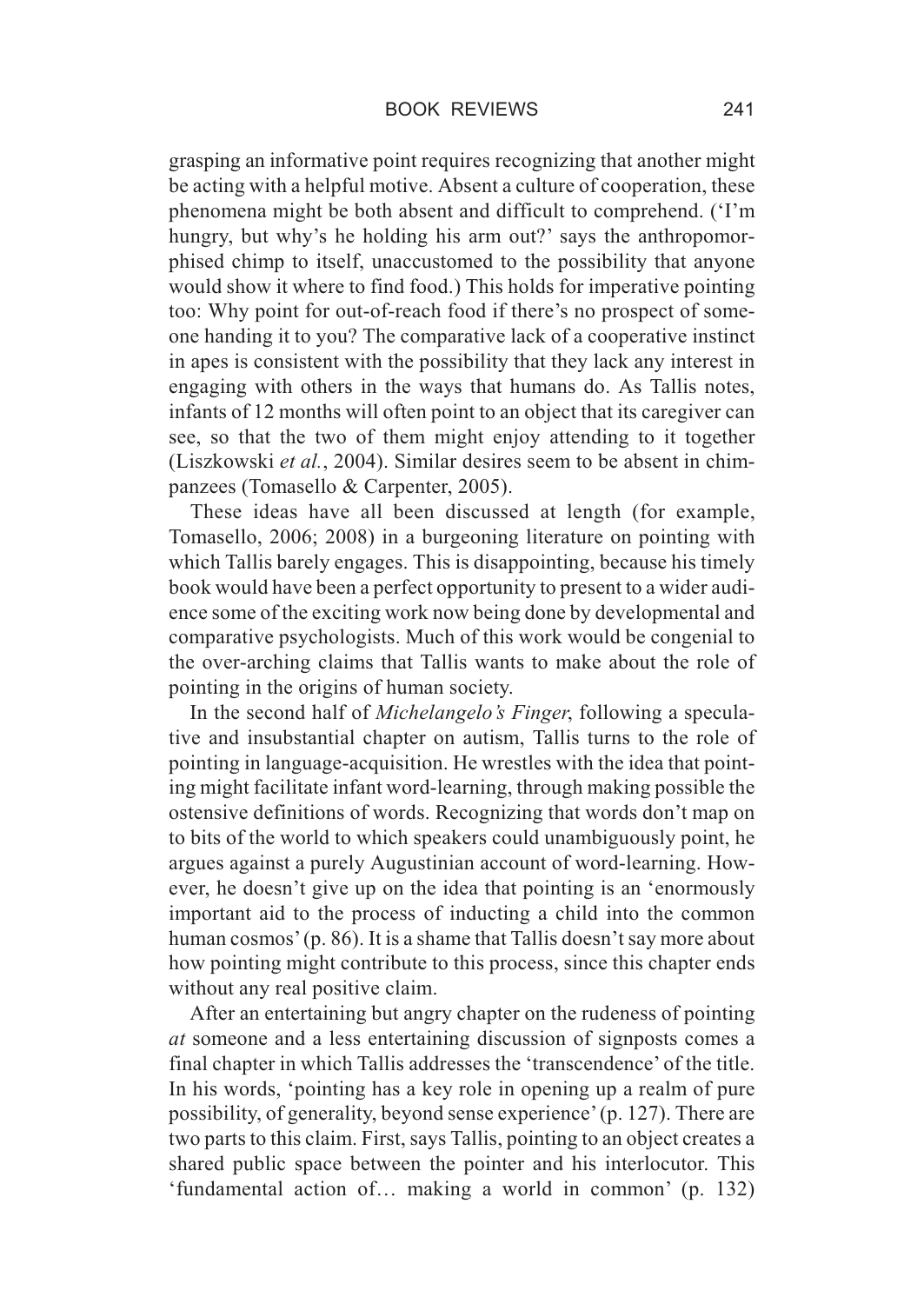constitutes a first step in the building of a public sphere in which man finds himself, but of which he is not the centre. This idea is compelling, but it's far from obvious that pointing is the only action that could serve this function, even in the absence of language. Second, Tallis suggests that pointing makes possible conceptual thought — by which he means our ability to see objects as instances of general categories. There is no clear statement of this argument, but what Tallis seems to envisage is that  $-$  quite plausibly  $-$  informative pointing is a pre-cursor of assertion. It is not clear how he thinks the act of assertion relates to the possession of concepts, though. Additionally, I failed to understand how the two claims about transcendence relate to one another.

*Michelangelo's Finger* is not a satisfying book. Good science writing can be clear and precise without being inaccessible, but Tallis' claims are often under-theorised and his knowledge of the empirical studies relevant to his subject is weak. Nonetheless, he is passionate about his subject matter and writes with a contagious sense of intellectual curiosity. This, along with its wealth of interesting ideas, makes for a book that is fun. For all its flaws, I enjoyed grappling with it.

## **References**

- Call, J. & Tomasello, M. (2008), 'Does the chimpanzee have a theory of mind? 30 years later', *Trends in Cognitive Sciences*, **12**, pp. 187–192.
- Liszkowski, U., Carpenter, M., Henning, A., Striano, T., & Tomasello, M. (2004), 'Twelve-month-olds point to share attention and interest', *Developmental Science*, **7** (3), pp. 297–307.
- Hare, B., Brown, M., Williamson, C., & Tomasello, M. (2002), 'The domestication of social cognition in dogs', *Science*, **298** (5598), pp. 1634–1636.
- Mulcahy, N.J. & Call, J. (2006), 'Apes save tools for future use', *Science*, **312**, pp. 1038–1040.
- Povinelli, D.J. (2003), *Folk Physics for Apes: The Chimpanzee's Theory of How the World Works* (Oxford: Oxford University Press).
- Tomasello, M., George, B., Kruger, A., Farrar, J. & Evans, A. (1985), 'The development of gestural communication in young chimpanzees', *Journal of Human Evolution*, **14**, pp. 175–186.
- Tomasello, M., Gust, D. & Frost, T. (1989), 'A longitudinal investigation of gestural communication in young chimpanzees', *Primates*, **30**, pp. 35–50.
- Tomasello, M. & Carpenter, M. (2005), 'The emergence of social cognition in three young chimpanzees', *Monographs of the Society for Research in Child Development*, **70** (1).
- Tomasello, M & Call, J. (2006), 'Do chimpanzees know what others see or only what they are looking at?'. in: *Rational Animals*, eds. S. Hurley & M. Nudds, pp. 371–384 (Oxford: Oxford University Press).
- Tomasello, M. (2006), 'Why don't apes point?', in: *Roots of Human Sociality: Culture, Cognition and Interaction*, eds. N. Enfield & S.C. Levinson, pp. 506–524 (Oxford: Berg Publishers).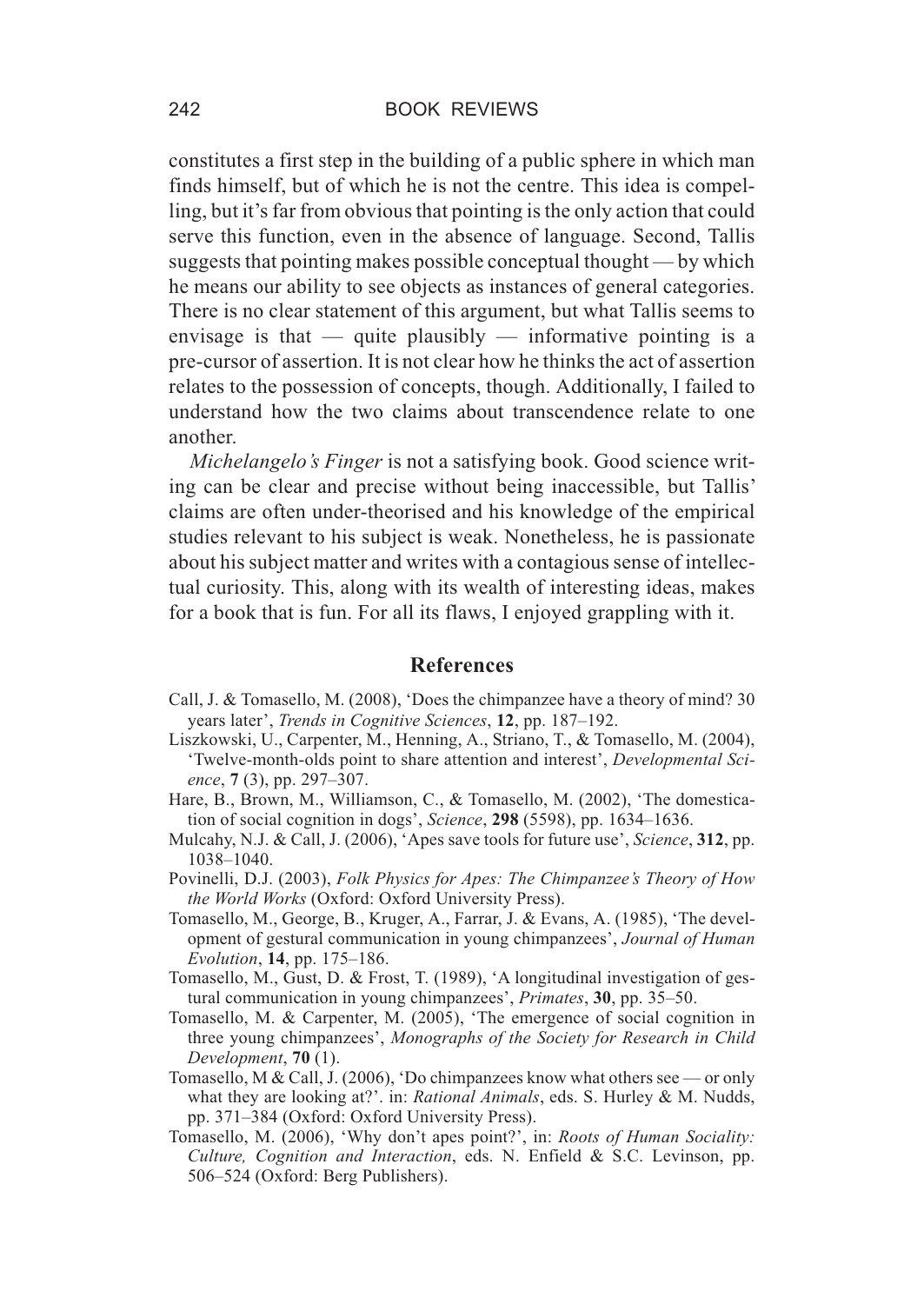Tomasello, M. (2008), *Origins of Human Communication* (London: MIT Press).

- van Schaik, C.P., Ancrenaz, M., Borgen, G., Galdikas, B., Knott, C.D., Singleton, I., Suzuki, A., Utami, S.S., & Merrill, M. (2003), 'Orangutan Cultures and the Evolution of Material Culture', *Science*, **299** (5603), pp. 102–105.
- Whiten, A., Goodall, J., McGrew, W.C., Nishida, T., Reynolds, V., Sugiyama, Y. Tutin, C.E.G., Wrangham, R.W. & Boesch, C. (1999), 'Cultures in chimpanzees', *Nature*, **399** (6737), pp. 682–685.

# **Alva Noë**

*Out of our Heads: Why You Are Not Your Brain, and Other Lessons from the Biology of Consciousness* New York: Hill & Wang, 2009, Hardcover ISBN-13: 978-0-8090-7465-5

*Reviewed by Julian Kiverstein*

*School of Philosophy, Psychology and Language Sciences, University of Edinburgh*

Alva Noë's latest book calls for nothing short of a revolution in how scientists and philosophers think about consciousness. What Noë seeks to unseat is the idea of the brain as the seat of consciousness, the dominant view in the science of consciousness today. He proposes we put in its place a picture in which the biological basis of consciousness resides in a living body in dynamic interaction with its environment. Brains are of course necessary for consciousness — nothing could be conscious without one, but Noë argues that brain processes aren't sufficient for consciousness. Brains enable animals to interact dynamically with their environment, and it is in this interaction, not in the brain, that consciousness is to be found.

Noë's writing is elegant, imaginative and colourful. The metaphors he crafts are illuminating, and the stories he recounts, insightful. Some philosophers reading the book might crave more precision. Indeed if you are looking for careful, patiently crafted philosophical arguments this book is almost certainly not for you. However, Noë is clear in his preface that he intends to reach beyond the narrow confines of academia to readers fascinated by the wonders of consciousness, and daunted by attempts at understanding and explaining it (p. xiii). In this objective Noë succeeds admirably. In this short review, I've chosen to focus my attention on Noë's positive account of consciousness. Noë also mounts a number of arguments against reductive approaches to consciousness that would have us identify conscious experience with information processing occurring in the brain. It seems to me, however, that the plausibility of these arguments largely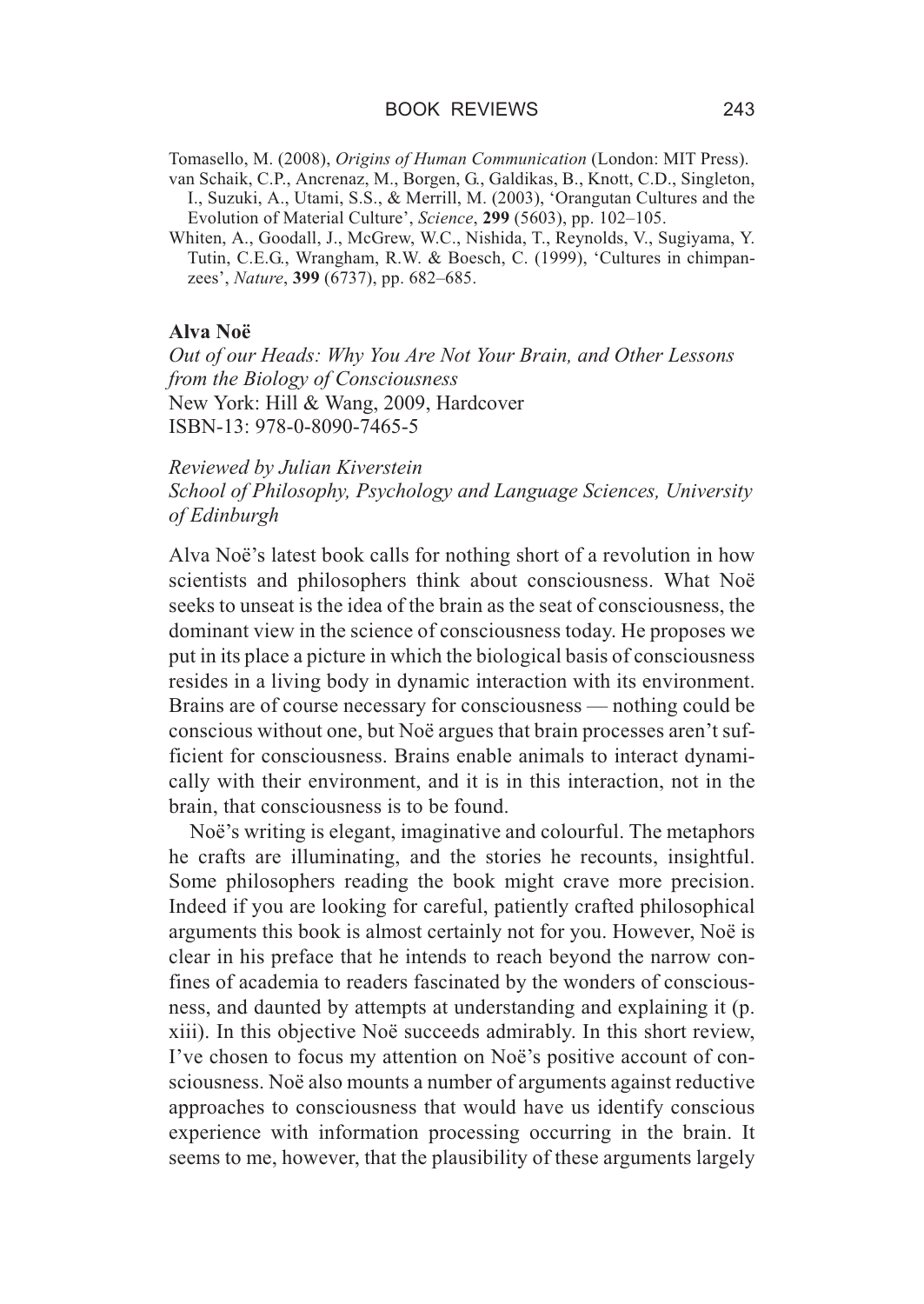rests on the case Noë's makes for rethinking our concept of consciousness.

*Out of Our Heads* continues a paradigm-shift taking place in contemporary cognitive science. In the early days of cognitive science minds were thought of as cold, calculating logic engines. Today this idea of mind is undergoing gradual replacement by an alternative vision of minds as embodied, embedded, extended, enactive and affective. There remains much disagreement in embodied cognitive science today over the exact details of this alternative vision, not least of all concerning the details of how embodiment should be understood. Noë is among the main players in this debate, and *Out of Our Heads* offers an accessible overview of his understanding of the embodied mind. In chapter 2 for instance we find the claim that an animal's mind consists in the ways in which it 'actively meshes with its environment and gears into it' (p. 42). Mind is identified with the bodily capacities an animal employs in engaging with the world according to its interests and needs. Noë goes on to tell us an animal's 'mind is its life' (*op cit*). This has the somewhat counterintuitive consequence that mind reaches all the way down the tree of life to the simplest of creatures. A bacterium, for instance, qualifies as an agent insofar as it is a living being with its own interests and needs. It has a relationship with its surroundings in which certain features stand out as salient, and this, according to Noë, suffices for it to have a mind.

Noë's view of mind as continuous with life is given further flesh in chapter's 3–5. Chapter 3 contains a wonderful discussion of the brain's plasticity, in which Noë explains how cognitive development can be understood as the process by which we come to be at home in the world, rooted in a practical environment. In early development, between birth and early adulthood, the functional and structural organisation of the brain is strongly dependent upon sensory and social stimulation. Brains grow and shape themselves in response to recurring features of their ecological and social setting; they are literally constructed to fit the environments with which we regularly deal. Indeed, Noë thinks that such is the fit between the internal neurocognitive structures of the brain, and the external environment that the boundary separating the internal from the external, the brain from the non-neural body and environment, no longer holds up.

A critic might well object that it is the intrinsic structural and functional organisation of the brain that constitutes the biological basis of cognition and experience. (See for instance, Ken Aizawa's, 2010, discussion of Noë on neural plasticity.) The history of the animal's causal interaction with the environment may be important for explaining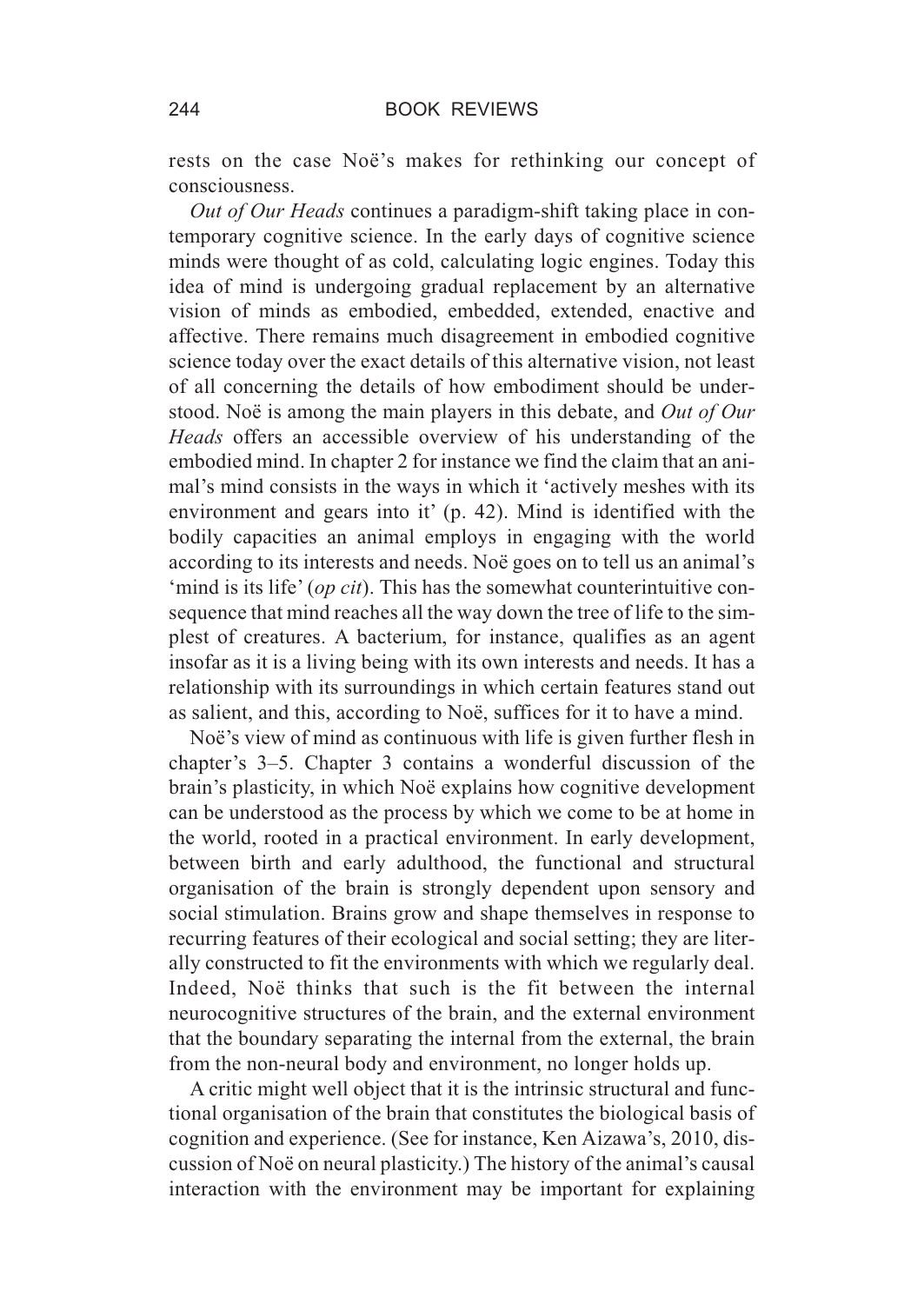how a brain comes to have the right kind of functional organisation to support experience. This however establishes only a causal dependence of the brain on the environment, and doesn't on its own warrant any relocation of the mind–world boundary.

Noë might reasonably respond that this misses the tightness of the fit between the internal physiology and the external environment. As an illustration, he briefly discusses the experience of immigrants to a new culture who find themselves in an unfamiliar environment that radically differs from the one in which they grew up. (Noë is drawing on Bruce Wexler's fascinating work here, see chapter 4 of Wexler, 2006.) Immigrants find themselves equipped with internal neural structures that no longer match their external environment, and this mismatch necessitates a change in those internal structures that can be lengthy and painful. The children of immigrant families (because of the plasticity of their brains) often find it easier to adapt to their new environment, creating conflict and additional distress for their parents. Noë writes: 'At a very basic level, we are *involved* — that is to say, tangled up — with the places we find ourselves. We are *of* them' (p. 69). We are entangled with our environments in a way that undermines the distinction of inner from outer because our brains have a functional organisation that is moulded to match the environment in which they've developed.

The theme of mind as life continues in chapter 4 where Noë takes up the question of where the boundaries of the self end, and the rest of the world begins. He begins with an interesting discussion of the rubber hand illusion and phantom limbs. Both of these phenomena illustrate how a person can feel a sense of ownership for a body part that is not attached or connected to their body. Noë suggests it is the integration of my body parts into my sensory and motor interactions with the world that gives me the feeling that a body part is mine. Phantom limb patients continue to feel an amputated limb is a part of their body because their 'behavioural, environment-involving attitudes and engagements outlive the loss of the limb' (p. 76). In a similar fashion a tool that is located in my external environment can be incorporated and feel like it is a part of me when it becomes integrated into my body schema. The latter comprises my practical knowledge of what I can do with my body. A tool becomes part of me when my knowledge of how to use the tool is integrated into the range of action possibilities I bring to bear in my dealings with the world.

Tools don't just extend the range of possibilities for action open to us. They can also act as props that scaffold our thinking enabling us to solve problems, which without the aid of 'mind-tools', might well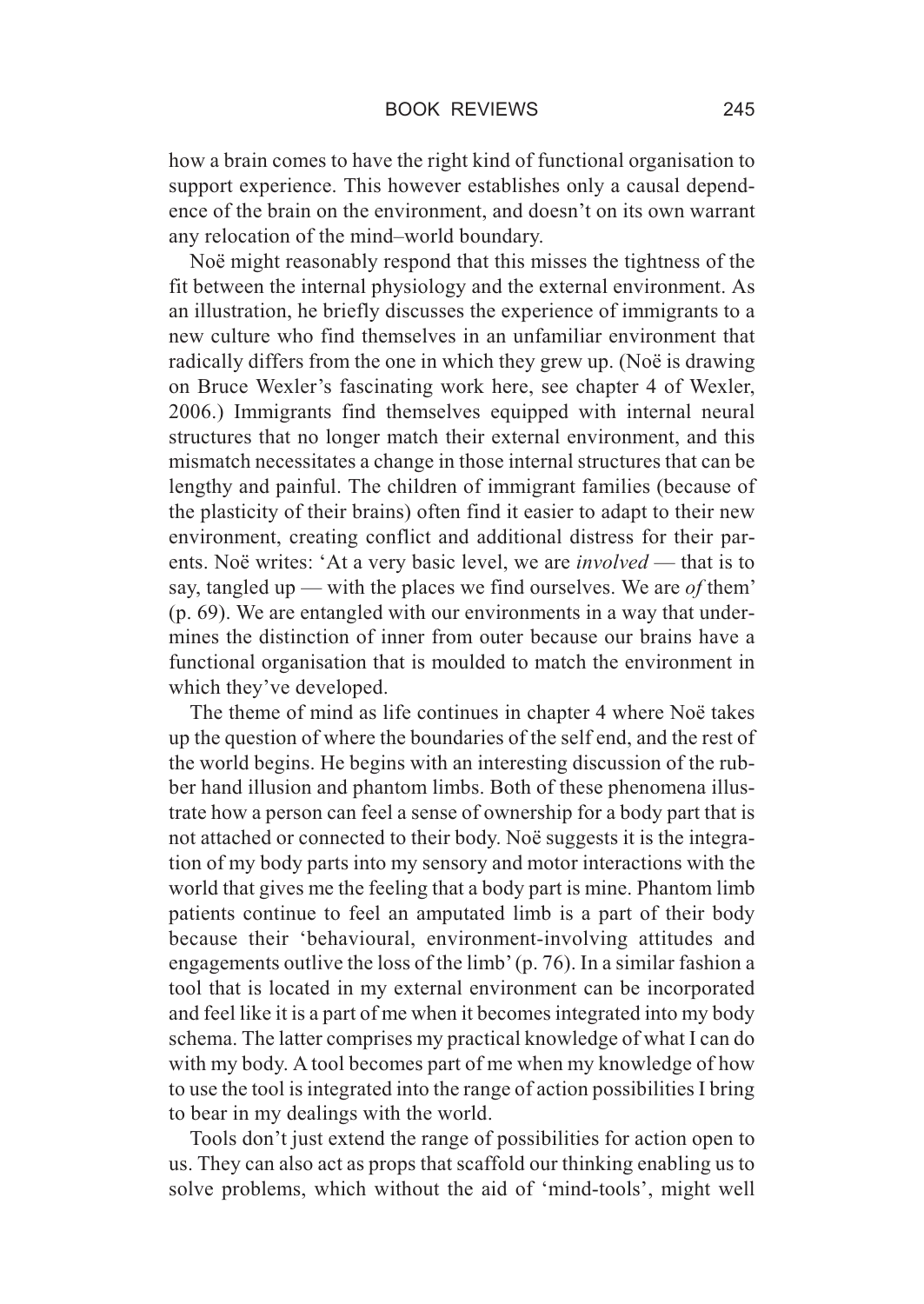prove beyond us. Noë is in full agreement with Andy Clark that the causal processes that support human cognition aren't confined to the processes that take place inside of our skulls. Consider in this light his discussion of language: Of the tools that augment our thinking, language is arguably the 'ultimate artefact' (Clark, 1997, ch.10). Noë offers a convincing argument that we shouldn't think of language as a system of rules that tell us how to use words to make true statements about the world. Rather, understanding language is a matter of being able to participate in a social practice. Linguistic knowledge is, Noë suggests, a set of abilities. These abilities are manifest in the flows of activity that make up our lives, which Noë takes to be definitive of mind.

The central claim of chapter 5 is that human beings are creatures of habit. Adult humans spend much of their everyday lives dealing with situations expertly. Examples include talking, reading, cooking, parenting, driving and walking. These actions are for the most part immediate, unreflective responses to a situation. They are radically unlike the behaviours of a computer or robot that is designed to first build up a model of the world, form a plan of action based on this model, and finally work out how to carry out its plan. These behaviours are the actions of experts that have built up practical knowledge of how to fluently and effortlessly cope with situations regularly and repeatedly dealt with in the past. Consider again language as an illustration of the place of habits in our lives, and contrast the fluent speaker of a language with someone starting out on learning a new language. When learning a language we learn the rules that govern the use of words, their declension, conjugation and combination with other words. We devote attention to the language itself. Once we can fluently speak a language our attention is no longer focussed on language, but on what we are using the language to say. We no longer need to concern ourselves with the rules of the language because they have been mastered, and we can follow them as a matter of habit. A fluent speaker of a language will very rarely face the problem of having to assign a meaning to an utterance. As we become fluent speakers of a language so we become familiarised with the situation-specific uses of language until this becomes second nature.

It might be thought that Noë has moved a long way from the topic of consciousness with his excursus on the place of habits in human life. Habits are after all behaviours that can be performed unthinkingly and so we might naturally suppose unconsciously. Noë, however, takes there to be an important connection between habits and consciousness: It is thanks to our habitual ways of acting that the world shows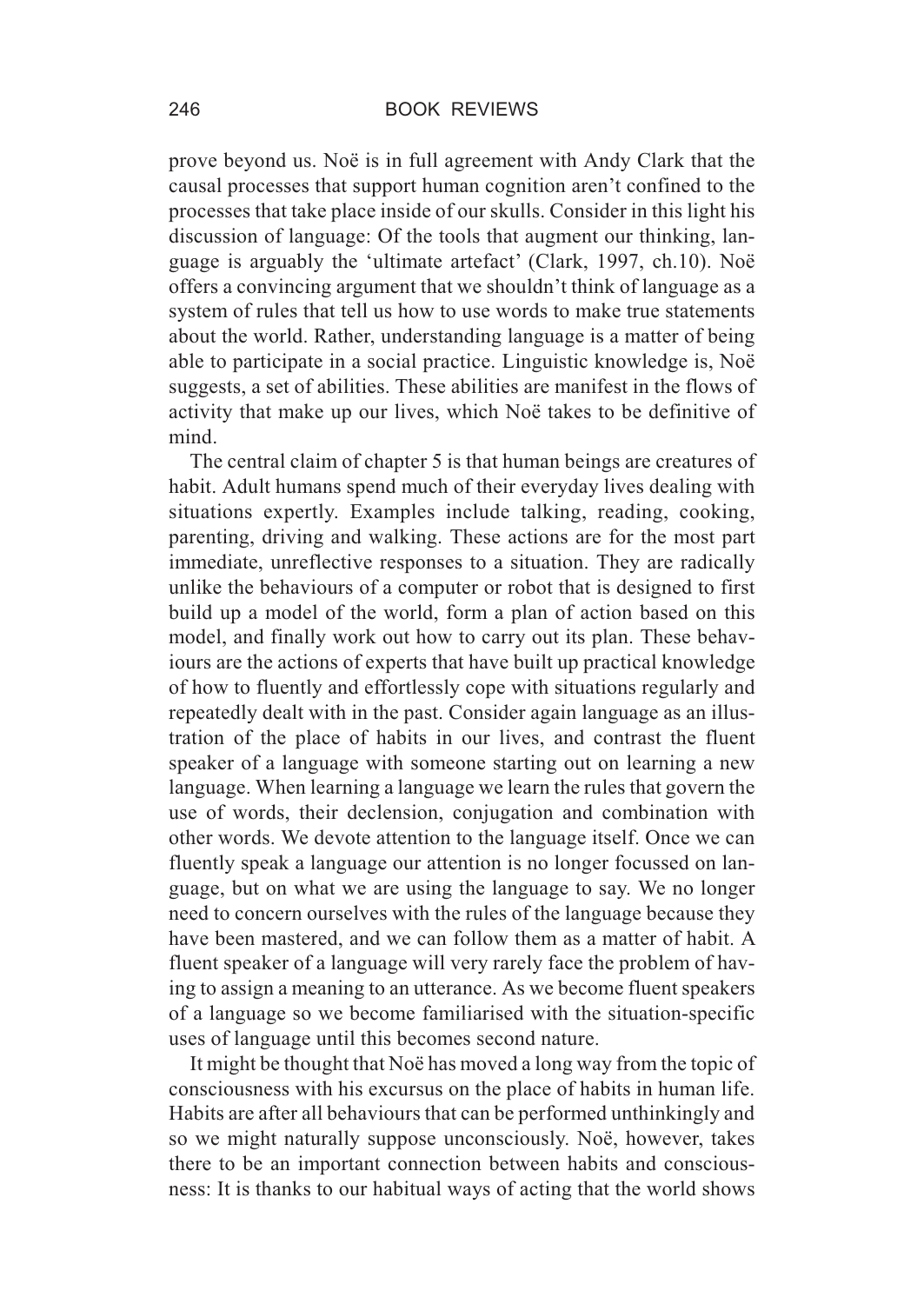up for us in consciousness. In the book's epilogue Noë tells us: 'Our relation to the world is not that of an interpreter. The meaningful world is there for us, understood, before interpretation gets its start' (p. 184). Our consciousness opens out onto a meaningful world, however, only because of our skills and habits. We inhabit a familiar environment in which we feel at home because of our skills and habits. A creature without habitual ways of acting would be alienated from the world and would be forced to adopt an interpretative stance to make sense of its environment. This is, however, not the position we find ourselves in.

This leads me to what is perhaps a more familiar theme in Noë's philosophy for those who know his previous writings. Noë defends what is called an *enactive* theory of conscious experience as a skilled activity. According to the enactive theory perceptual experiences aren't passive occurrences that occur inside the brain. Perceptual experience is an active process in which the perceiving animal uses its sense organs to probe and explore the world. This exploratory activity is *skilful* insofar as the perceiver draws on his familiarity with patterns of dependence that hold between bodily movements and changes in sensory stimulation. A simple example is looming: As the perceiver approaches an object, so the area of the visual field the object occupies will increase. Insofar as all perception involves this kind of familiarity every perceiver is an expert, and we exercise our expertise in perceiving the world.

In chapter 3, Noë explains how the enactive theory might go about explaining the qualitative character of experience. The character of experience is due to the ways in which 'sensory stimulation varies as a function of movement in relation to the environment'. The brain clearly has a central role to play in enabling this sensorimotor interaction with the world, but it doesn't generate experience of the world all on its own. Noë offers a useful analogy when he compares the brain to a musical instrument: 'Instruments don't make music or generate sounds on their own. They enable people to make music or produce sounds' (p. 64).

It should by now be becoming clear how much of the science of consciousness is challenged if we buy the story about conscious experience Noë recounts in *Out of Our Heads*. A prominent stand of research in the science of consciousness aims at identifying the neural correlates of (visual) consciousness: 'The minimal set of neuronal events and mechanisms jointly sufficient for a conscious percept' (Koch, 2004, p. 16). If Noë is right, there aren't any neural correlates of consciousness, since there are no neural events and mechanisms